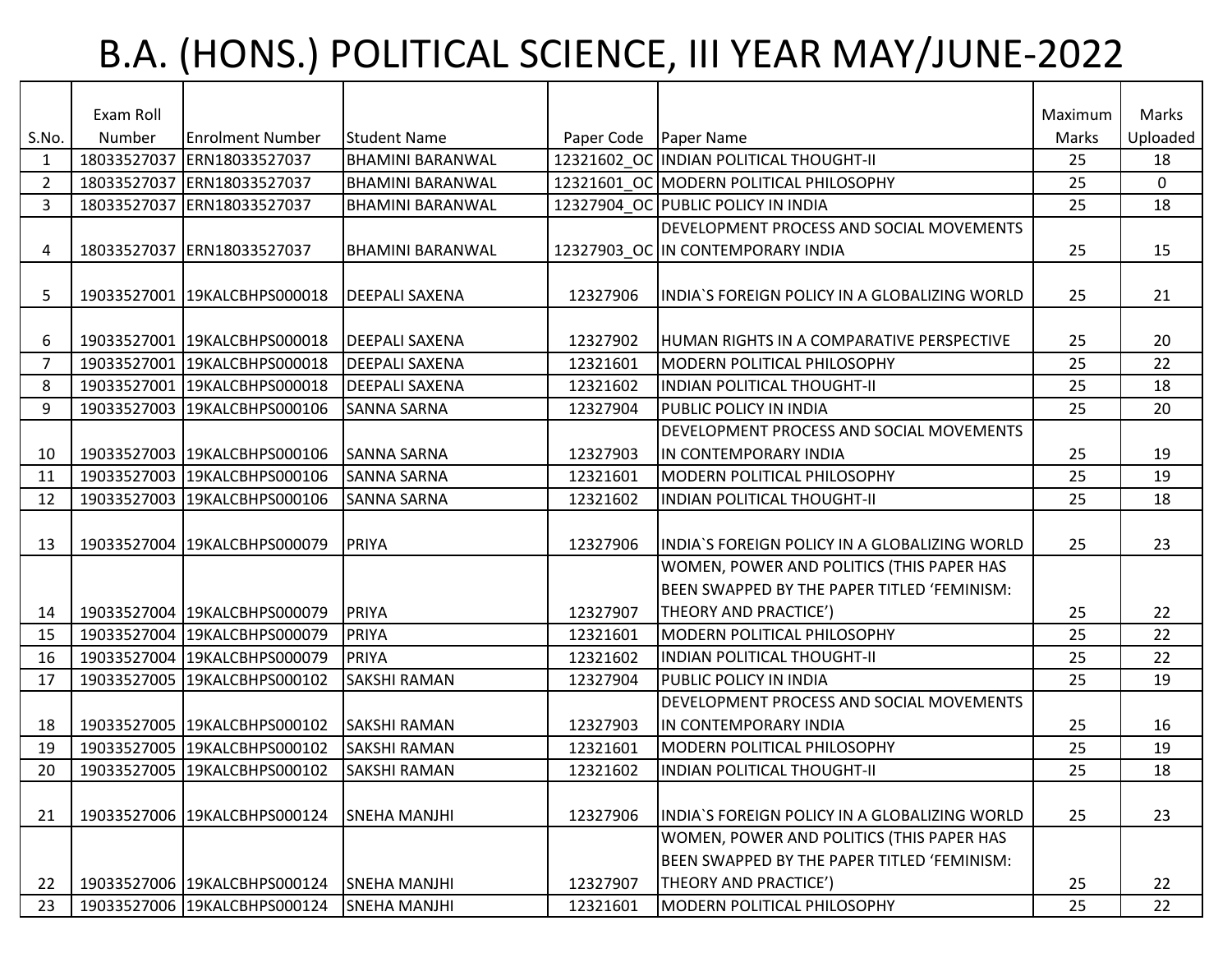| 24 | 19033527006 19KALCBHPS000124   | <b>SNEHA MANJHI</b>     | 12321602 | INDIAN POLITICAL THOUGHT-II                    | 25 | 19 |
|----|--------------------------------|-------------------------|----------|------------------------------------------------|----|----|
|    |                                |                         |          |                                                |    |    |
| 25 | 19033527007   19KALCBHPS000023 | <b>DRISHTA RAWAT</b>    | 12327906 | INDIA`S FOREIGN POLICY IN A GLOBALIZING WORLD  | 25 | 20 |
|    |                                |                         |          | DEVELOPMENT PROCESS AND SOCIAL MOVEMENTS       |    |    |
| 26 | 19033527007   19KALCBHPS000023 | <b>DRISHTA RAWAT</b>    | 12327903 | IN CONTEMPORARY INDIA                          | 25 | 16 |
| 27 | 19033527007 19KALCBHPS000023   | <b>DRISHTA RAWAT</b>    | 12321601 | MODERN POLITICAL PHILOSOPHY                    | 25 | 18 |
| 28 | 19033527007 19KALCBHPS000023   | <b>DRISHTA RAWAT</b>    | 12321602 | <b>INDIAN POLITICAL THOUGHT-II</b>             | 25 | 14 |
| 29 | 19033527008 19KALCBHPS000111   | <b>SHELLJA</b>          | 12327904 | <b>PUBLIC POLICY IN INDIA</b>                  | 25 | 21 |
|    |                                |                         |          | DEVELOPMENT PROCESS AND SOCIAL MOVEMENTS       |    |    |
| 30 | 19033527008 19KALCBHPS000111   | <b>SHELLJA</b>          | 12327903 | IN CONTEMPORARY INDIA                          | 25 | 19 |
| 31 | 19033527008 19KALCBHPS000111   | <b>SHELLJA</b>          | 12321601 | <b>IMODERN POLITICAL PHILOSOPHY</b>            | 25 | 18 |
| 32 | 19033527008 19KALCBHPS000111   | SHELLJA                 | 12321602 | <b>INDIAN POLITICAL THOUGHT-II</b>             | 25 | 18 |
|    |                                |                         |          |                                                |    |    |
| 33 | 19033527009 19KALCBHPS000057   | <b>MUSKAAN DHAR</b>     | 12327906 | lINDIA`S FOREIGN POLICY IN A GLOBALIZING WORLD | 25 | 20 |
|    |                                |                         |          | DEVELOPMENT PROCESS AND SOCIAL MOVEMENTS       |    |    |
| 34 | 19033527009 19KALCBHPS000057   | <b>MUSKAAN DHAR</b>     | 12327903 | lin contemporary India                         | 25 | 16 |
| 35 | 19033527009 19KALCBHPS000057   | <b>MUSKAAN DHAR</b>     | 12321601 | <b>IMODERN POLITICAL PHILOSOPHY</b>            | 25 | 18 |
| 36 | 19033527009 19KALCBHPS000057   | <b>MUSKAAN DHAR</b>     | 12321602 | INDIAN POLITICAL THOUGHT-II                    | 25 | 14 |
| 37 | 19033527010 19KALCBHPS000121   | <b>SIMRAN GROVER</b>    | 12327904 | PUBLIC POLICY IN INDIA                         | 25 | 19 |
|    |                                |                         |          | DEVELOPMENT PROCESS AND SOCIAL MOVEMENTS       |    |    |
| 38 | 19033527010 19KALCBHPS000121   | <b>SIMRAN GROVER</b>    | 12327903 | lin contemporary India                         | 25 | 19 |
| 39 | 19033527010 19KALCBHPS000121   | <b>SIMRAN GROVER</b>    | 12321601 | <b>IMODERN POLITICAL PHILOSOPHY</b>            | 25 | 21 |
| 40 | 19033527010 19KALCBHPS000121   | <b>SIMRAN GROVER</b>    | 12321602 | IINDIAN POLITICAL THOUGHT-II                   | 25 | 19 |
| 41 | 19033527011   19KALCBHPS000005 | ANJALI SHARMA           | 12327904 | PUBLIC POLICY IN INDIA                         | 25 | 17 |
|    |                                |                         |          | DEVELOPMENT PROCESS AND SOCIAL MOVEMENTS       |    |    |
| 42 | 19033527011 19KALCBHPS000005   | <b>ANJALI SHARMA</b>    | 12327903 | IN CONTEMPORARY INDIA                          | 25 | 0  |
| 43 | 19033527011 19KALCBHPS000005   | <b>ANJALI SHARMA</b>    | 12321601 | MODERN POLITICAL PHILOSOPHY                    | 25 | 20 |
| 44 | 19033527011 19KALCBHPS000005   | <b>ANJALI SHARMA</b>    | 12321602 | <b>INDIAN POLITICAL THOUGHT-II</b>             | 25 | 10 |
|    |                                |                         |          |                                                |    |    |
| 45 | 19033527012 19KALCBHPS000071   | <b>NISHTHA SHARMA</b>   | 12327906 | INDIA`S FOREIGN POLICY IN A GLOBALIZING WORLD  | 25 | 21 |
|    |                                |                         |          | DEVELOPMENT PROCESS AND SOCIAL MOVEMENTS       |    |    |
| 46 | 19033527012 19KALCBHPS000071   | <b>NISHTHA SHARMA</b>   | 12327903 | IN CONTEMPORARY INDIA                          | 25 | 19 |
| 47 | 19033527012 19KALCBHPS000071   | NISHTHA SHARMA          | 12321601 | MODERN POLITICAL PHILOSOPHY                    | 25 | 21 |
| 48 | 19033527012 19KALCBHPS000071   | NISHTHA SHARMA          | 12321602 | INDIAN POLITICAL THOUGHT-II                    | 25 | 19 |
|    |                                |                         |          |                                                |    |    |
| 49 | 19033527013   19KALCBHPS000041 | KHUSHBOO DANDONA        | 12327906 | INDIA'S FOREIGN POLICY IN A GLOBALIZING WORLD  | 25 | 21 |
|    |                                |                         |          | DEVELOPMENT PROCESS AND SOCIAL MOVEMENTS       |    |    |
| 50 | 19033527013 19KALCBHPS000041   | <b>KHUSHBOO DANDONA</b> | 12327903 | IN CONTEMPORARY INDIA                          | 25 | 18 |
| 51 | 19033527013 19KALCBHPS000041   | <b>KHUSHBOO DANDONA</b> | 12321601 | MODERN POLITICAL PHILOSOPHY                    | 25 | 20 |
| 52 | 19033527013 19KALCBHPS000041   | <b>KHUSHBOO DANDONA</b> | 12321602 | INDIAN POLITICAL THOUGHT-II                    | 25 | 19 |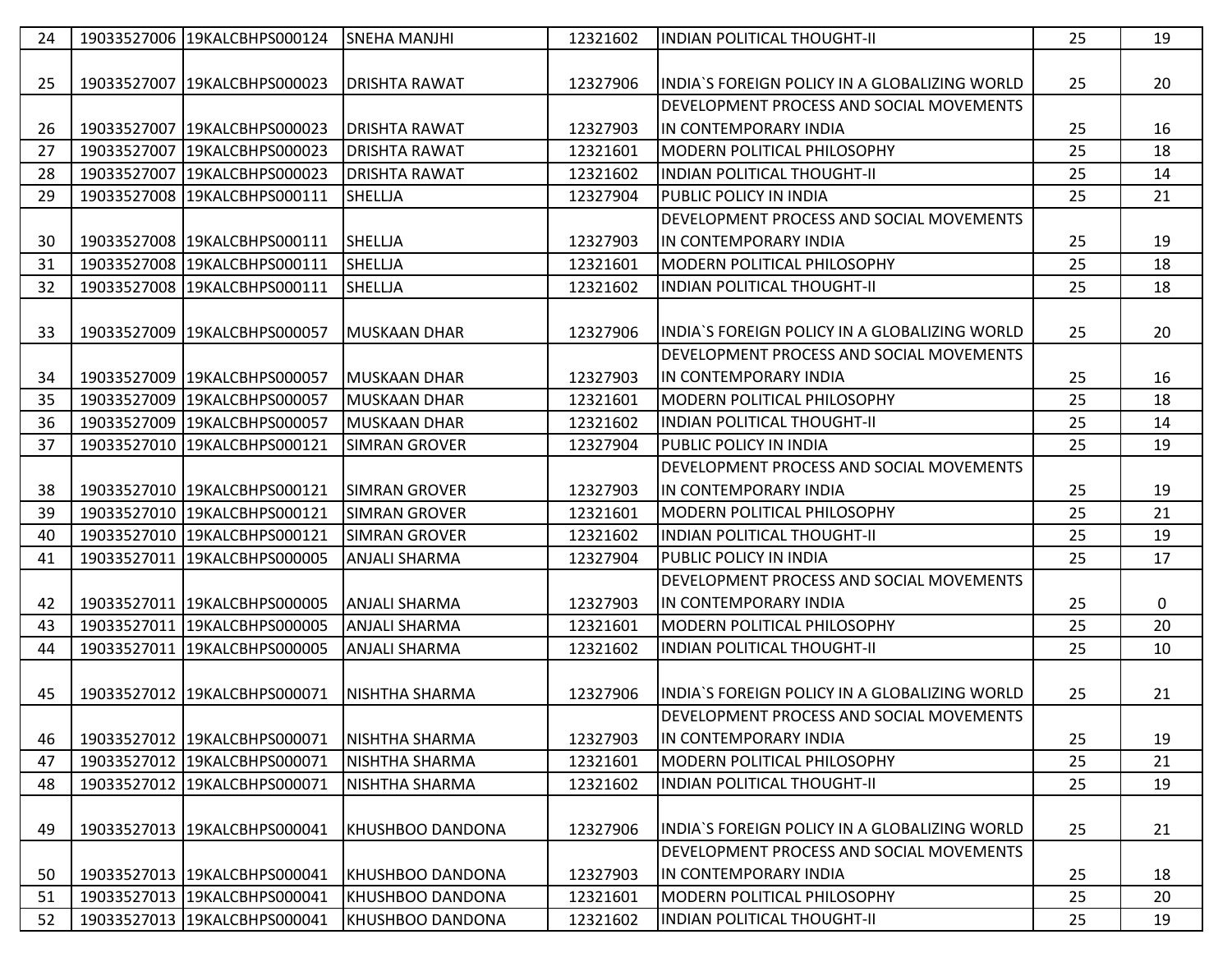| 53 | 19033527014 19KALCBHPS000059   | <b>NANDINI DEODIA</b> | 12327904 | <b>PUBLIC POLICY IN INDIA</b>                    | 25 | 20 |
|----|--------------------------------|-----------------------|----------|--------------------------------------------------|----|----|
|    |                                |                       |          | DEVELOPMENT PROCESS AND SOCIAL MOVEMENTS         |    |    |
| 54 | 19033527014 19KALCBHPS000059   | NANDINI DEODIA        | 12327903 | IIN CONTEMPORARY INDIA                           | 25 | 17 |
| 55 | 19033527014 19KALCBHPS000059   | NANDINI DEODIA        | 12321601 | <b>IMODERN POLITICAL PHILOSOPHY</b>              | 25 | 18 |
| 56 | 19033527014 19KALCBHPS000059   | <b>NANDINI DEODIA</b> | 12321602 | lINDIAN POLITICAL THOUGHT-II                     | 25 | 19 |
| 57 | 19033527015 19KALCBHPS000104   | <b>SALONI RAINA</b>   | 12327904 | <b>PUBLIC POLICY IN INDIA</b>                    | 25 | 22 |
|    |                                |                       |          | DEVELOPMENT PROCESS AND SOCIAL MOVEMENTS         |    |    |
| 58 | 19033527015 19KALCBHPS000104   | <b>SALONI RAINA</b>   | 12327903 | IIN CONTEMPORARY INDIA                           | 25 | 19 |
| 59 | 19033527015 19KALCBHPS000104   | <b>SALONI RAINA</b>   | 12321601 | IMODERN POLITICAL PHILOSOPHY                     | 25 | 18 |
| 60 | 19033527015 19KALCBHPS000104   | <b>SALONI RAINA</b>   | 12321602 | INDIAN POLITICAL THOUGHT-II                      | 25 | 19 |
| 61 | 19033527016 19KALCBHPS000109   | <b>SHEFALI TIWARI</b> | 12327904 | <b>PUBLIC POLICY IN INDIA</b>                    | 25 | 18 |
|    |                                |                       |          | DEVELOPMENT PROCESS AND SOCIAL MOVEMENTS         |    |    |
| 62 | 19033527016 19KALCBHPS000109   | <b>SHEFALI TIWARI</b> | 12327903 | IN CONTEMPORARY INDIA                            | 25 | 17 |
| 63 | 19033527016 19KALCBHPS000109   | <b>SHEFALI TIWARI</b> | 12321601 | IMODERN POLITICAL PHILOSOPHY                     | 25 | 21 |
| 64 | 19033527016 19KALCBHPS000109   | <b>SHEFALI TIWARI</b> | 12321602 | <b>INDIAN POLITICAL THOUGHT-II</b>               | 25 | 18 |
|    |                                |                       |          |                                                  |    |    |
| 65 | 19033527017 19KALCBHPS000091   | <b>RITIKA SAHU</b>    | 12327906 | INDIA'S FOREIGN POLICY IN A GLOBALIZING WORLD    | 25 | 13 |
|    |                                |                       |          |                                                  |    |    |
| 66 | 19033527017 19KALCBHPS000091   | <b>RITIKA SAHU</b>    | 12327902 | IHUMAN RIGHTS IN A COMPARATIVE PERSPECTIVE       | 25 | 15 |
| 67 | 19033527017 19KALCBHPS000091   | <b>RITIKA SAHU</b>    | 12321601 | <b>IMODERN POLITICAL PHILOSOPHY</b>              | 25 | 16 |
| 68 | 19033527017 19KALCBHPS000091   | RITIKA SAHU           | 12321602 | IINDIAN POLITICAL THOUGHT-II                     | 25 | 18 |
|    |                                |                       |          |                                                  |    |    |
| 69 | 19033527018   19KALCBHPS000078 | IPRERNA GOLA          | 12327906 | IINDIA'S FOREIGN POLICY IN A GLOBALIZING WORLD   | 25 | 21 |
|    |                                |                       |          | DEVELOPMENT PROCESS AND SOCIAL MOVEMENTS         |    |    |
| 70 | 19033527018 19KALCBHPS000078   | <b>PRERNA GOLA</b>    | 12327903 | IIN CONTEMPORARY INDIA                           | 25 | 17 |
| 71 | 19033527018 19KALCBHPS000078   | <b>PRERNA GOLA</b>    | 12321601 | IMODERN POLITICAL PHILOSOPHY                     | 25 | 18 |
| 72 | 19033527018 19KALCBHPS000078   | <b>PRERNA GOLA</b>    | 12321602 | IINDIAN POLITICAL THOUGHT-II                     | 25 | 17 |
| 73 | 19033527019 19KALCBHPS000063   | <b>NEETU</b>          | 12327904 | <b>PUBLIC POLICY IN INDIA</b>                    | 25 | 20 |
|    |                                |                       |          |                                                  |    |    |
| 74 | 19033527019 19KALCBHPS000063   | <b>NEETU</b>          | 12327902 | <b>HUMAN RIGHTS IN A COMPARATIVE PERSPECTIVE</b> | 25 | 20 |
| 75 | 19033527019 19KALCBHPS000063   | <b>NEETU</b>          | 12321601 | MODERN POLITICAL PHILOSOPHY                      | 25 | 19 |
| 76 | 19033527019 19KALCBHPS000063   | <b>NEETU</b>          | 12321602 | IINDIAN POLITICAL THOUGHT-II                     | 25 | 17 |
| 77 | 19033527020 19KALCBHPS000115   | <b>SHREYA BHALLA</b>  | 12327904 | PUBLIC POLICY IN INDIA                           | 25 | 21 |
|    |                                |                       |          | DEVELOPMENT PROCESS AND SOCIAL MOVEMENTS         |    |    |
| 78 | 19033527020 19KALCBHPS000115   | <b>SHREYA BHALLA</b>  | 12327903 | IN CONTEMPORARY INDIA                            | 25 | 20 |
| 79 | 19033527020 19KALCBHPS000115   | <b>SHREYA BHALLA</b>  | 12321601 | MODERN POLITICAL PHILOSOPHY                      | 25 | 20 |
| 80 | 19033527020 19KALCBHPS000115   | <b>SHREYA BHALLA</b>  | 12321602 | IINDIAN POLITICAL THOUGHT-II                     | 25 | 19 |
| 81 | 19033527021 19KALCBHPS000014   | <b>AVANTIKA</b>       | 12327904 | PUBLIC POLICY IN INDIA                           | 25 | 20 |
|    |                                |                       |          | DEVELOPMENT PROCESS AND SOCIAL MOVEMENTS         |    |    |
| 82 | 19033527021 19KALCBHPS000014   | <b>AVANTIKA</b>       | 12327903 | IIN CONTEMPORARY INDIA                           | 25 | 18 |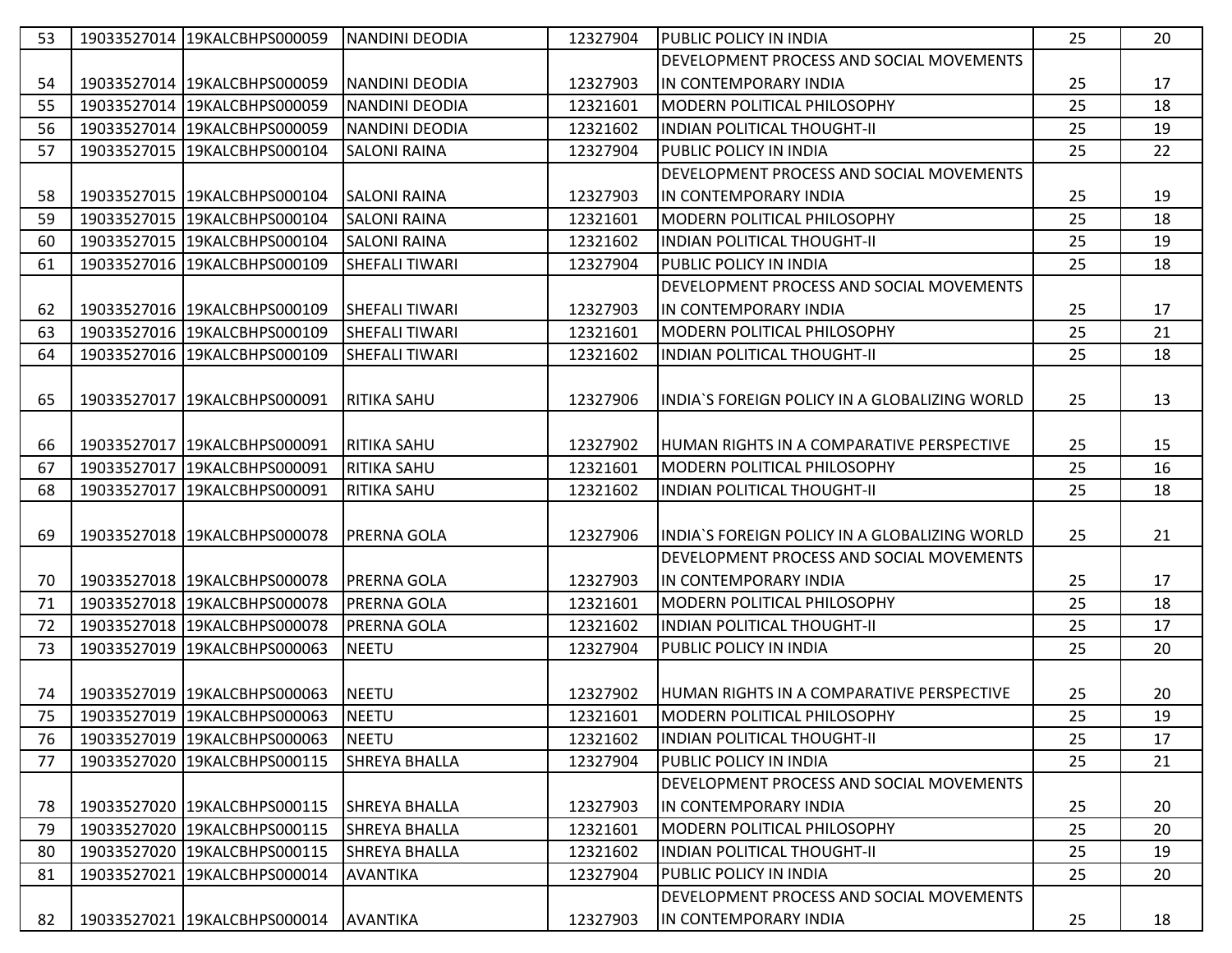| 83  | 19033527021 19KALCBHPS000014 | <b>AVANTIKA</b>          | 12321601 | MODERN POLITICAL PHILOSOPHY                    | 25 | 21 |
|-----|------------------------------|--------------------------|----------|------------------------------------------------|----|----|
| 84  | 19033527021 19KALCBHPS000014 | <b>AVANTIKA</b>          | 12321602 | IINDIAN POLITICAL THOUGHT-II                   | 25 | 19 |
| 85  | 19033527022 19KALCBHPS000060 | <b>NANDITA BHATNAGAR</b> | 12327904 | PUBLIC POLICY IN INDIA                         | 25 | 19 |
|     |                              |                          |          |                                                |    |    |
| 86  | 19033527022 19KALCBHPS000060 | INANDITA BHATNAGAR       | 12327902 | IHUMAN RIGHTS IN A COMPARATIVE PERSPECTIVE     | 25 | 21 |
| 87  | 19033527022 19KALCBHPS000060 | NANDITA BHATNAGAR        | 12321601 | <b>MODERN POLITICAL PHILOSOPHY</b>             | 25 | 21 |
| 88  | 19033527022 19KALCBHPS000060 | <b>NANDITA BHATNAGAR</b> | 12321602 | IINDIAN POLITICAL THOUGHT-II                   | 25 | 18 |
| 89  | 19033527023 ERN19033527023   | <b>PURNIMA</b>           | 12327904 | IPUBLIC POLICY IN INDIA                        | 25 | 19 |
|     |                              |                          |          |                                                |    |    |
| 90  | 19033527023 ERN19033527023   | PURNIMA                  | 12327902 | IHUMAN RIGHTS IN A COMPARATIVE PERSPECTIVE     | 25 | 20 |
| 91  | 19033527023 ERN19033527023   | <b>PURNIMA</b>           | 12321601 | MODERN POLITICAL PHILOSOPHY                    | 25 | 18 |
| 92  | 19033527023 ERN19033527023   | <b>PURNIMA</b>           | 12321602 | <b>INDIAN POLITICAL THOUGHT-II</b>             | 25 | 17 |
| 93  | 19033527024 19KALCBHPS000047 | <b>KRITIKA RASTOGI</b>   | 12327904 | <b>PUBLIC POLICY IN INDIA</b>                  | 25 | 20 |
|     |                              |                          |          | DEVELOPMENT PROCESS AND SOCIAL MOVEMENTS       |    |    |
| 94  | 19033527024 19KALCBHPS000047 | <b>KRITIKA RASTOGI</b>   | 12327903 | IIN CONTEMPORARY INDIA                         | 25 | 17 |
| 95  | 19033527024 19KALCBHPS000047 | <b>KRITIKA RASTOGI</b>   | 12321601 | MODERN POLITICAL PHILOSOPHY                    | 25 | 18 |
| 96  | 19033527024 19KALCBHPS000047 | <b>KRITIKA RASTOGI</b>   | 12321602 | IINDIAN POLITICAL THOUGHT-II                   | 25 | 18 |
| 97  | 19033527025 19KALCBHPS000122 | <b>SNEHA</b>             | 12327904 | <b>PUBLIC POLICY IN INDIA</b>                  | 25 | 20 |
|     |                              |                          |          | DEVELOPMENT PROCESS AND SOCIAL MOVEMENTS       |    |    |
| 98  | 19033527025 19KALCBHPS000122 | <b>SNEHA</b>             | 12327903 | IN CONTEMPORARY INDIA                          | 25 | 18 |
| 99  | 19033527025 19KALCBHPS000122 | <b>SNEHA</b>             | 12321601 | <b>IMODERN POLITICAL PHILOSOPHY</b>            | 25 | 18 |
| 100 | 19033527025 19KALCBHPS000122 | <b>SNEHA</b>             | 12321602 | <b>INDIAN POLITICAL THOUGHT-II</b>             | 25 | 18 |
| 101 | 19033527026 19KALCBHPS000034 | <b>JYOTI</b>             | 12321601 | IMODERN POLITICAL PHILOSOPHY                   | 25 | 21 |
| 102 | 19033527026 19KALCBHPS000034 | <b>JYOTI</b>             | 12321602 | <b>INDIAN POLITICAL THOUGHT-II</b>             | 25 | 10 |
|     |                              |                          |          | DEVELOPMENT PROCESS AND SOCIAL MOVEMENTS       |    |    |
| 103 | 19033527026 19KALCBHPS000034 | <b>JYOTI</b>             | 12327903 | IN CONTEMPORARY INDIA                          | 25 | 19 |
|     |                              |                          |          |                                                |    |    |
| 104 | 19033527026 19KALCBHPS000034 | <b>JYOTI</b>             | 12327906 | INDIA'S FOREIGN POLICY IN A GLOBALIZING WORLD  | 25 | 21 |
|     |                              |                          |          |                                                |    |    |
| 105 | 19033527027 19KALCBHPS000025 | <b>FEMA PORDUNG</b>      | 12327906 | IINDIA`S FOREIGN POLICY IN A GLOBALIZING WORLD | 25 | 22 |
|     |                              |                          |          |                                                |    |    |
| 106 | 19033527027 19KALCBHPS000025 | <b>FEMA PORDUNG</b>      | 12327902 | HUMAN RIGHTS IN A COMPARATIVE PERSPECTIVE      | 25 | 20 |
| 107 | 19033527027 19KALCBHPS000025 | <b>FEMA PORDUNG</b>      | 12321601 | MODERN POLITICAL PHILOSOPHY                    | 25 | 22 |
| 108 | 19033527027 19KALCBHPS000025 | <b>FEMA PORDUNG</b>      | 12321602 | <b>INDIAN POLITICAL THOUGHT-II</b>             | 25 | 20 |
|     |                              |                          |          |                                                |    |    |
| 109 | 19033527028 19KALCBHPS000095 | <b>RIYA DAGAR</b>        | 12327906 | INDIA`S FOREIGN POLICY IN A GLOBALIZING WORLD  | 25 | 20 |
|     |                              |                          |          |                                                |    |    |
| 110 | 19033527028 19KALCBHPS000095 | <b>RIYA DAGAR</b>        | 12327902 | HUMAN RIGHTS IN A COMPARATIVE PERSPECTIVE      | 25 | 21 |
| 111 | 19033527028 19KALCBHPS000095 | <b>RIYA DAGAR</b>        | 12321601 | MODERN POLITICAL PHILOSOPHY                    | 25 | 23 |
| 112 | 19033527028 19KALCBHPS000095 | <b>RIYA DAGAR</b>        | 12321602 | IINDIAN POLITICAL THOUGHT-II                   | 25 | 19 |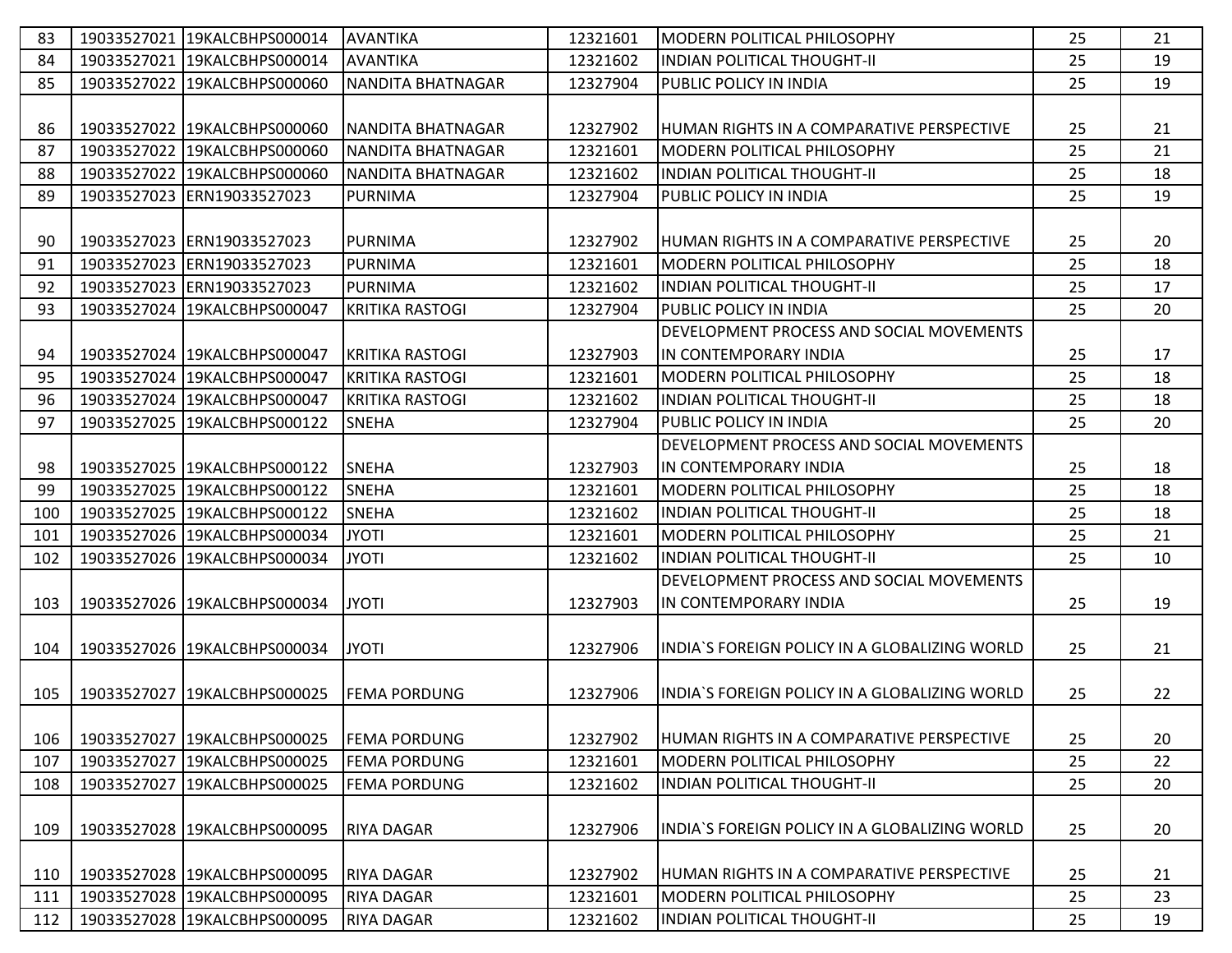| 113 | 19033527029 19KALCBHPS000074 | POOJA                 | 12327906 | IINDIA`S FOREIGN POLICY IN A GLOBALIZING WORLD | 25 | 22 |
|-----|------------------------------|-----------------------|----------|------------------------------------------------|----|----|
|     |                              |                       |          | WOMEN, POWER AND POLITICS (THIS PAPER HAS      |    |    |
|     |                              |                       |          | BEEN SWAPPED BY THE PAPER TITLED 'FEMINISM:    |    |    |
| 114 | 19033527029 19KALCBHPS000074 | <b>POOJA</b>          | 12327907 | THEORY AND PRACTICE')                          | 25 | 21 |
| 115 | 19033527029 19KALCBHPS000074 | POOJA                 | 12321601 | <b>MODERN POLITICAL PHILOSOPHY</b>             | 25 | 21 |
| 116 | 19033527029 19KALCBHPS000074 | POOJA                 | 12321602 | <b>INDIAN POLITICAL THOUGHT-II</b>             | 25 | 21 |
| 117 | 19033527030 19KALCBHPS000028 | <b>GUNJAN</b>         | 12327904 | <b>PUBLIC POLICY IN INDIA</b>                  | 25 | 19 |
|     |                              |                       |          | DEVELOPMENT PROCESS AND SOCIAL MOVEMENTS       |    |    |
| 118 | 19033527030 19KALCBHPS000028 | GUNJAN                | 12327903 | IN CONTEMPORARY INDIA                          | 25 | 19 |
| 119 | 19033527030 19KALCBHPS000028 | <b>GUNJAN</b>         | 12321601 | MODERN POLITICAL PHILOSOPHY                    | 25 | 18 |
| 120 | 19033527030 19KALCBHPS000028 | <b>GUNJAN</b>         | 12321602 | <b>INDIAN POLITICAL THOUGHT-II</b>             | 25 | 17 |
|     |                              |                       |          |                                                |    |    |
| 121 | 19033527031 19KALCBHPS000061 | NANDITA MALYA         | 12327906 | INDIA`S FOREIGN POLICY IN A GLOBALIZING WORLD  | 25 | 20 |
|     |                              |                       |          | DEVELOPMENT PROCESS AND SOCIAL MOVEMENTS       |    |    |
| 122 | 19033527031 19KALCBHPS000061 | <b>NANDITA MALYA</b>  | 12327903 | lin contemporary India                         | 25 | 18 |
| 123 | 19033527031 19KALCBHPS000061 | <b>NANDITA MALYA</b>  | 12321601 | <b>MODERN POLITICAL PHILOSOPHY</b>             | 25 | 20 |
| 124 | 19033527031 19KALCBHPS000061 | NANDITA MALYA         | 12321602 | IINDIAN POLITICAL THOUGHT-II                   | 25 | 19 |
| 125 | 19033527032 ERN19033527032   | <b>KM LAXMI</b>       | 12327904 | <b>PUBLIC POLICY IN INDIA</b>                  | 25 | 20 |
|     |                              |                       |          | DEVELOPMENT PROCESS AND SOCIAL MOVEMENTS       |    |    |
| 126 | 19033527032 ERN19033527032   | <b>KM LAXMI</b>       | 12327903 | IN CONTEMPORARY INDIA                          | 25 | 18 |
| 127 | 19033527032 ERN19033527032   | <b>KM LAXMI</b>       | 12321601 | IMODERN POLITICAL PHILOSOPHY                   | 25 | 17 |
| 128 | 19033527032 ERN19033527032   | <b>KM LAXMI</b>       | 12321602 | IINDIAN POLITICAL THOUGHT-II                   | 25 | 18 |
| 129 | 19033527033 19KALCBHPS000029 | HARSHIDA SINGH        | 12327904 | <b>PUBLIC POLICY IN INDIA</b>                  | 25 | 21 |
|     |                              |                       |          | DEVELOPMENT PROCESS AND SOCIAL MOVEMENTS       |    |    |
| 130 | 19033527033 19KALCBHPS000029 | <b>HARSHIDA SINGH</b> | 12327903 | IN CONTEMPORARY INDIA                          | 25 | 20 |
| 131 | 19033527033 19KALCBHPS000029 | HARSHIDA SINGH        | 12321601 | MODERN POLITICAL PHILOSOPHY                    | 25 | 19 |
| 132 | 19033527033 19KALCBHPS000029 | HARSHIDA SINGH        | 12321602 | INDIAN POLITICAL THOUGHT-II                    | 25 | 19 |
|     |                              |                       |          |                                                |    |    |
| 133 | 19033527034 19KALCBHPS000092 | <b>RITIKA TIWARI</b>  | 12327906 | INDIA`S FOREIGN POLICY IN A GLOBALIZING WORLD  | 25 | 22 |
|     |                              |                       |          | WOMEN, POWER AND POLITICS (THIS PAPER HAS      |    |    |
|     |                              |                       |          | BEEN SWAPPED BY THE PAPER TITLED 'FEMINISM:    |    |    |
| 134 | 19033527034 19KALCBHPS000092 | RITIKA TIWARI         | 12327907 | THEORY AND PRACTICE')                          | 25 | 21 |
| 135 | 19033527034 19KALCBHPS000092 | RITIKA TIWARI         | 12321601 | MODERN POLITICAL PHILOSOPHY                    | 25 | 22 |
| 136 | 19033527034 19KALCBHPS000092 | RITIKA TIWARI         | 12321602 | <b>INDIAN POLITICAL THOUGHT-II</b>             | 25 | 21 |
| 137 | 19033527035 ERN19033527035   | <b>YOGITA</b>         | 12327904 | <b>PUBLIC POLICY IN INDIA</b>                  | 25 | 17 |
|     |                              |                       |          |                                                |    |    |
| 138 | 19033527035 ERN19033527035   | <b>YOGITA</b>         | 12327902 | HUMAN RIGHTS IN A COMPARATIVE PERSPECTIVE      | 25 | 19 |
| 139 | 19033527035 ERN19033527035   | YOGITA                | 12321601 | MODERN POLITICAL PHILOSOPHY                    | 25 | 20 |
| 140 | 19033527035 ERN19033527035   | YOGITA                | 12321602 | <b>INDIAN POLITICAL THOUGHT-II</b>             | 25 | 15 |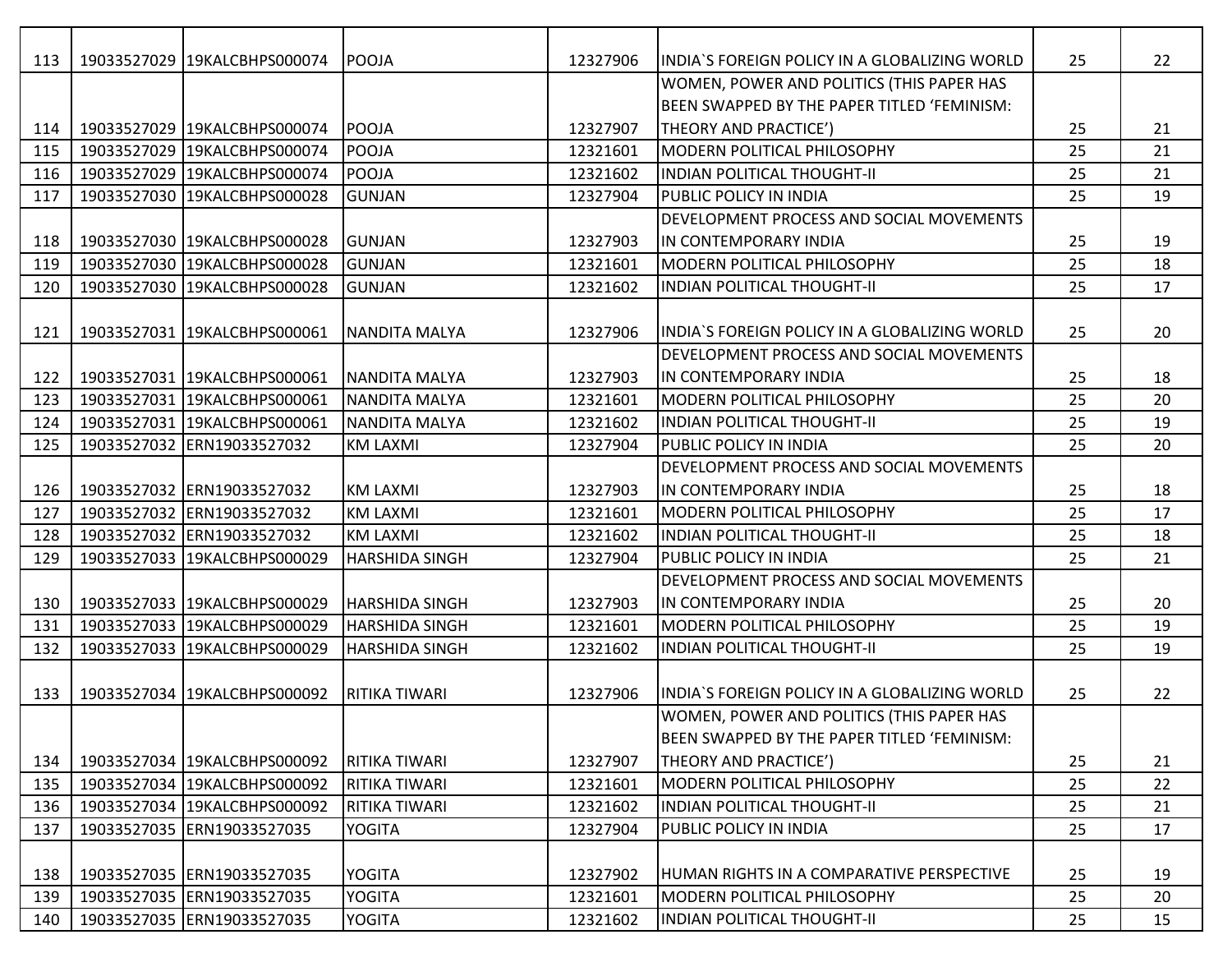| 141 | 19033527036 19KALCBHPS000089 | <b>RICHA CHAURASIYA</b> | 12327904 | <b>PUBLIC POLICY IN INDIA</b>                  | 25 | 18             |
|-----|------------------------------|-------------------------|----------|------------------------------------------------|----|----------------|
|     |                              |                         |          | DEVELOPMENT PROCESS AND SOCIAL MOVEMENTS       |    |                |
| 142 | 19033527036 19KALCBHPS000089 | <b>RICHA CHAURASIYA</b> | 12327903 | IIN CONTEMPORARY INDIA                         | 25 | 20             |
| 143 | 19033527036 19KALCBHPS000089 | <b>RICHA CHAURASIYA</b> | 12321601 | <b>MODERN POLITICAL PHILOSOPHY</b>             | 25 | 19             |
| 144 | 19033527036 19KALCBHPS000089 | <b>RICHA CHAURASIYA</b> | 12321602 | <b>INDIAN POLITICAL THOUGHT-II</b>             | 25 | 17             |
|     |                              |                         |          |                                                |    |                |
| 145 | 19033527037 19KALCBHPS000080 | <b>PRIYA SHARMA</b>     | 12327906 | INDIA'S FOREIGN POLICY IN A GLOBALIZING WORLD  | 25 | 23             |
|     |                              |                         |          |                                                |    |                |
| 146 | 19033527037 19KALCBHPS000080 | IPRIYA SHARMA           | 12327902 | IHUMAN RIGHTS IN A COMPARATIVE PERSPECTIVE     | 25 | 22             |
| 147 | 19033527037 19KALCBHPS000080 | <b>PRIYA SHARMA</b>     | 12321601 | <b>MODERN POLITICAL PHILOSOPHY</b>             | 25 | 23             |
| 148 | 19033527037 19KALCBHPS000080 | <b>PRIYA SHARMA</b>     | 12321602 | <b>INDIAN POLITICAL THOUGHT-II</b>             | 25 | 19             |
|     |                              |                         |          |                                                |    |                |
| 149 | 19033527038 19KALCBHPS000107 | ISARA TANWAR            | 12327906 | IINDIA`S FOREIGN POLICY IN A GLOBALIZING WORLD | 25 | 21             |
|     |                              |                         |          |                                                |    |                |
| 150 | 19033527038 19KALCBHPS000107 | <b>SARA TANWAR</b>      | 12327902 | IHUMAN RIGHTS IN A COMPARATIVE PERSPECTIVE     | 25 | 21             |
| 151 | 19033527038 19KALCBHPS000107 | <b>SARA TANWAR</b>      | 12321601 | <b>MODERN POLITICAL PHILOSOPHY</b>             | 25 | 23             |
| 152 | 19033527038 19KALCBHPS000107 | <b>SARA TANWAR</b>      | 12321602 | <b>INDIAN POLITICAL THOUGHT-II</b>             | 25 | 20             |
|     |                              |                         |          |                                                |    |                |
| 153 | 19033527039 19KALCBHPS000103 | ISAKSHI SAMADHIYA       | 12327906 | IINDIA`S FOREIGN POLICY IN A GLOBALIZING WORLD | 25 | 20             |
|     |                              |                         |          |                                                |    |                |
| 154 | 19033527039 19KALCBHPS000103 | ISAKSHI SAMADHIYA       | 12327902 | IHUMAN RIGHTS IN A COMPARATIVE PERSPECTIVE     | 25 | 21             |
| 155 | 19033527039 19KALCBHPS000103 | <b>SAKSHI SAMADHIYA</b> | 12321601 | MODERN POLITICAL PHILOSOPHY                    | 25 | 23             |
| 156 | 19033527039 19KALCBHPS000103 | <b>SAKSHI SAMADHIYA</b> | 12321602 | <b>INDIAN POLITICAL THOUGHT-II</b>             | 25 | 19             |
|     |                              |                         |          | DEVELOPMENT PROCESS AND SOCIAL MOVEMENTS       |    |                |
| 157 | 19033527040 19KALCBHPS000101 | <b>SAKSHI KALHER</b>    | 12327903 | IN CONTEMPORARY INDIA                          | 25 | 17             |
|     |                              |                         |          |                                                |    |                |
| 158 | 19033527040 19KALCBHPS000101 | <b>SAKSHI KALHER</b>    | 12327902 | IHUMAN RIGHTS IN A COMPARATIVE PERSPECTIVE     | 25 | 19             |
| 159 | 19033527040 19KALCBHPS000101 | <b>SAKSHI KALHER</b>    | 12321601 | <b>MODERN POLITICAL PHILOSOPHY</b>             | 25 | 22             |
| 160 | 19033527040 19KALCBHPS000101 | <b>SAKSHI KALHER</b>    | 12321602 | <b>INDIAN POLITICAL THOUGHT-II</b>             | 25 | 17             |
| 161 | 19033527041 ERN19033527041   | <b>MANVI VEERWAL</b>    | 12327904 | PUBLIC POLICY IN INDIA                         | 25 | 18             |
|     |                              |                         |          | DEVELOPMENT PROCESS AND SOCIAL MOVEMENTS       |    |                |
| 162 | 19033527041 ERN19033527041   | MANVI VEERWAL           | 12327903 | IN CONTEMPORARY INDIA                          | 25 | 17             |
| 163 | 19033527041 ERN19033527041   | MANVI VEERWAL           | 12321602 | INDIAN POLITICAL THOUGHT-II                    | 25 | 19             |
| 164 | 19033527041 ERN19033527041   | MANVI VEERWAL           | 12321601 | MODERN POLITICAL PHILOSOPHY                    | 25 | 19             |
|     |                              |                         |          | DEVELOPMENT PROCESS AND SOCIAL MOVEMENTS       |    |                |
| 165 | 19033527042 ERN19033527042   | <b>SUHANA BHATIA</b>    | 12327903 | IIN CONTEMPORARY INDIA                         | 25 | 0              |
| 166 | 19033527042 ERN19033527042   | <b>SUHANA BHATIA</b>    | 12321601 | MODERN POLITICAL PHILOSOPHY                    | 25 | $\overline{0}$ |
| 167 | 19033527042 ERN19033527042   | <b>SUHANA BHATIA</b>    | 12321602 | INDIAN POLITICAL THOUGHT-II                    | 25 | 10             |
|     |                              |                         |          |                                                |    |                |
| 168 | 19033527042 ERN19033527042   | <b>SUHANA BHATIA</b>    | 12327906 | INDIA'S FOREIGN POLICY IN A GLOBALIZING WORLD  | 25 | 0              |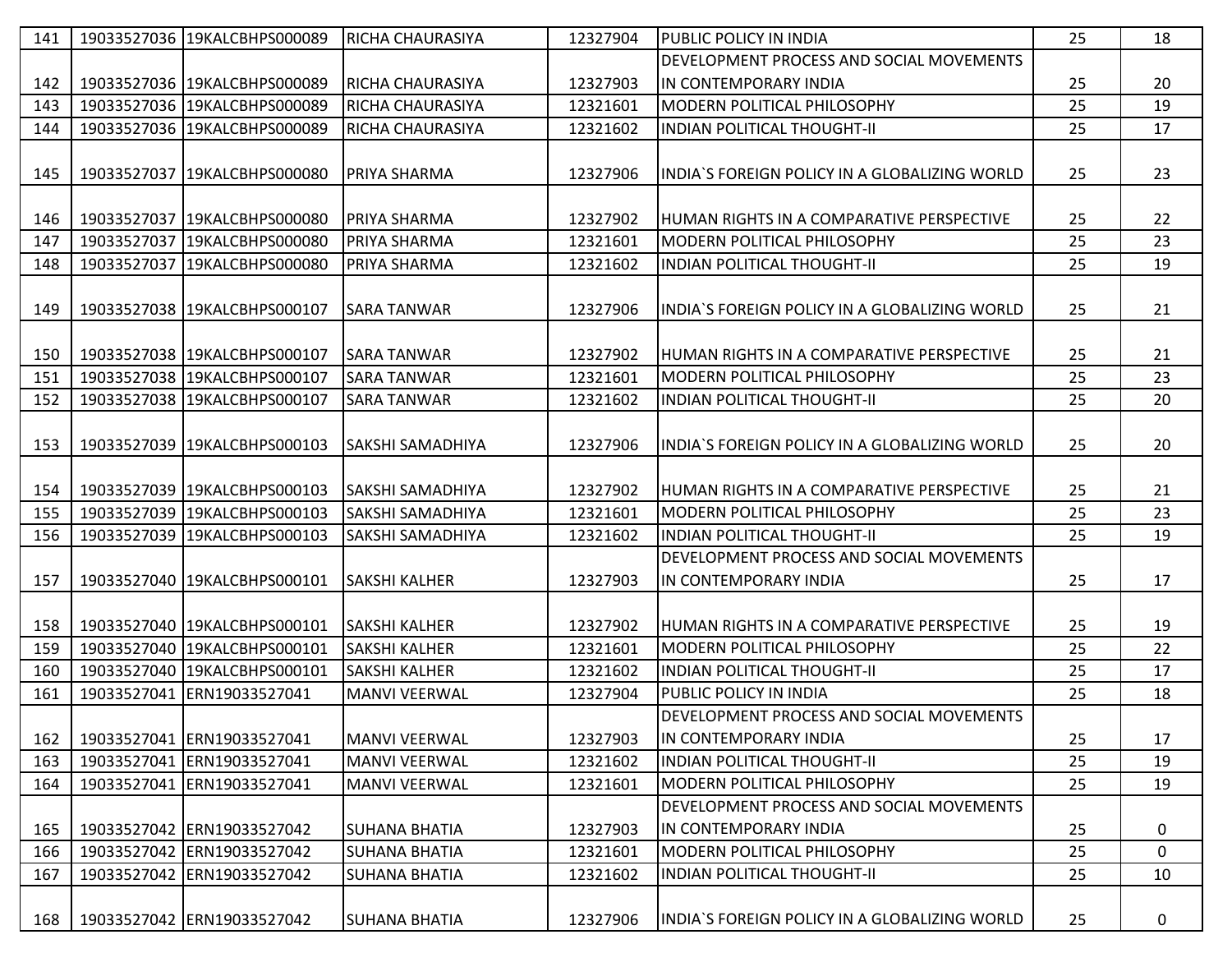| 169 |             | 19033527043 19KALCBHPS000097   | IRIYA SHARMA              | 12327906 | lINDIA`S FOREIGN POLICY IN A GLOBALIZING WORLD   | 25 | 23 |
|-----|-------------|--------------------------------|---------------------------|----------|--------------------------------------------------|----|----|
|     |             |                                |                           |          | WOMEN, POWER AND POLITICS (THIS PAPER HAS        |    |    |
|     |             |                                |                           |          | BEEN SWAPPED BY THE PAPER TITLED 'FEMINISM:      |    |    |
| 170 |             | 19033527043   19KALCBHPS000097 | IRIYA SHARMA              | 12327907 | <b>THEORY AND PRACTICE')</b>                     | 25 | 21 |
| 171 |             | 19033527043 19KALCBHPS000097   | <b>RIYA SHARMA</b>        | 12321601 | <b>IMODERN POLITICAL PHILOSOPHY</b>              | 25 | 21 |
| 172 |             | 19033527043 19KALCBHPS000097   | <b>RIYA SHARMA</b>        | 12321602 | IINDIAN POLITICAL THOUGHT-II                     | 25 | 20 |
| 173 |             | 19033527044 19KALCBHPS000039   | <b>KASHISH SINGHRULEA</b> | 12327904 | <b>PUBLIC POLICY IN INDIA</b>                    | 25 | 18 |
|     |             |                                |                           |          | DEVELOPMENT PROCESS AND SOCIAL MOVEMENTS         |    |    |
| 174 |             | 19033527044 19KALCBHPS000039   | <b>KASHISH SINGHRULEA</b> | 12327903 | IN CONTEMPORARY INDIA                            | 25 | 19 |
| 175 |             | 19033527044 19KALCBHPS000039   | <b>KASHISH SINGHRULEA</b> | 12321601 | <b>MODERN POLITICAL PHILOSOPHY</b>               | 25 | 18 |
| 176 |             | 19033527044 19KALCBHPS000039   | <b>KASHISH SINGHRULEA</b> | 12321602 | IINDIAN POLITICAL THOUGHT-II                     | 25 | 18 |
|     |             |                                |                           |          | DEVELOPMENT PROCESS AND SOCIAL MOVEMENTS         |    |    |
| 177 |             | 19033527045 19KALCBHPS000138   | IVARNIKA CHAUDHARY        | 12327903 | IN CONTEMPORARY INDIA                            | 25 | 19 |
|     |             |                                |                           |          |                                                  |    |    |
| 178 |             | 19033527045 19KALCBHPS000138   | IVARNIKA CHAUDHARY        | 12327902 | <b>HUMAN RIGHTS IN A COMPARATIVE PERSPECTIVE</b> | 25 | 19 |
| 179 |             | 19033527045 19KALCBHPS000138   | <b>VARNIKA CHAUDHARY</b>  | 12321601 | <b>IMODERN POLITICAL PHILOSOPHY</b>              | 25 | 20 |
| 180 |             | 19033527045 19KALCBHPS000138   | <b>VARNIKA CHAUDHARY</b>  | 12321602 | INDIAN POLITICAL THOUGHT-II                      | 25 | 19 |
|     |             |                                |                           |          |                                                  |    |    |
| 181 |             | 19033527046 ERN19033527046     | <b>DOLPHY PUNHANI</b>     | 12327906 | INDIA'S FOREIGN POLICY IN A GLOBALIZING WORLD    | 25 | 22 |
|     |             |                                |                           |          | DEVELOPMENT PROCESS AND SOCIAL MOVEMENTS         |    |    |
| 182 |             | 19033527046 ERN19033527046     | <b>DOLPHY PUNHANI</b>     | 12327903 | IIN CONTEMPORARY INDIA                           | 25 | 20 |
| 183 |             | 19033527046 ERN19033527046     | <b>DOLPHY PUNHANI</b>     | 12321601 | <b>MODERN POLITICAL PHILOSOPHY</b>               | 25 | 21 |
| 184 |             | 19033527046 ERN19033527046     | <b>DOLPHY PUNHANI</b>     | 12321602 | IINDIAN POLITICAL THOUGHT-II                     | 25 | 19 |
| 185 |             | 19033527047 ERN19033527047     | <b>SIMRAN</b>             | 12327904 | <b>PUBLIC POLICY IN INDIA</b>                    | 25 | 18 |
| 186 |             | 19033527047 ERN19033527047     | <b>SIMRAN</b>             | 12321601 | <b>IMODERN POLITICAL PHILOSOPHY</b>              | 25 | 18 |
| 187 | 19033527047 | ERN19033527047                 | <b>SIMRAN</b>             | 12321602 | INDIAN POLITICAL THOUGHT-II                      | 25 | 19 |
|     |             |                                |                           |          | DEVELOPMENT PROCESS AND SOCIAL MOVEMENTS         |    |    |
| 188 |             | 19033527047 ERN19033527047     | <b>SIMRAN</b>             | 12327903 | IN CONTEMPORARY INDIA                            | 25 | 20 |
| 189 |             | 19033527048 ERN19033527048     | <b>NIYATI SINGH</b>       | 12327904 | <b>PUBLIC POLICY IN INDIA</b>                    | 25 | 17 |
|     |             |                                |                           |          |                                                  |    |    |
| 190 |             | 19033527048 ERN19033527048     | <b>NIYATI SINGH</b>       | 12327902 | <b>HUMAN RIGHTS IN A COMPARATIVE PERSPECTIVE</b> | 25 | 18 |
| 191 |             | 19033527048 ERN19033527048     | <b>NIYATI SINGH</b>       | 12321601 | MODERN POLITICAL PHILOSOPHY                      | 25 | 20 |
| 192 |             | 19033527048 ERN19033527048     | <b>NIYATI SINGH</b>       | 12321602 | INDIAN POLITICAL THOUGHT-II                      | 25 | 15 |
| 193 |             | 19033527049 19KALCBHPS000137   | VANSHIKA TANWAR           | 12327904 | <b>PUBLIC POLICY IN INDIA</b>                    | 25 | 18 |
|     |             |                                |                           |          | DEVELOPMENT PROCESS AND SOCIAL MOVEMENTS         |    |    |
| 194 |             | 19033527049   19KALCBHPS000137 | VANSHIKA TANWAR           | 12327903 | IN CONTEMPORARY INDIA                            | 25 | 17 |
| 195 |             | 19033527049 19KALCBHPS000137   | <b>VANSHIKA TANWAR</b>    | 12321601 | MODERN POLITICAL PHILOSOPHY                      | 25 | 20 |
| 196 |             | 19033527049 19KALCBHPS000137   | <b>VANSHIKA TANWAR</b>    | 12321602 | <b>INDIAN POLITICAL THOUGHT-II</b>               | 25 | 17 |
| 197 |             | 19033527050 19KALCBHPS000050   | <b>MANISHA UPADHYAY</b>   | 12321601 | MODERN POLITICAL PHILOSOPHY                      | 25 | 23 |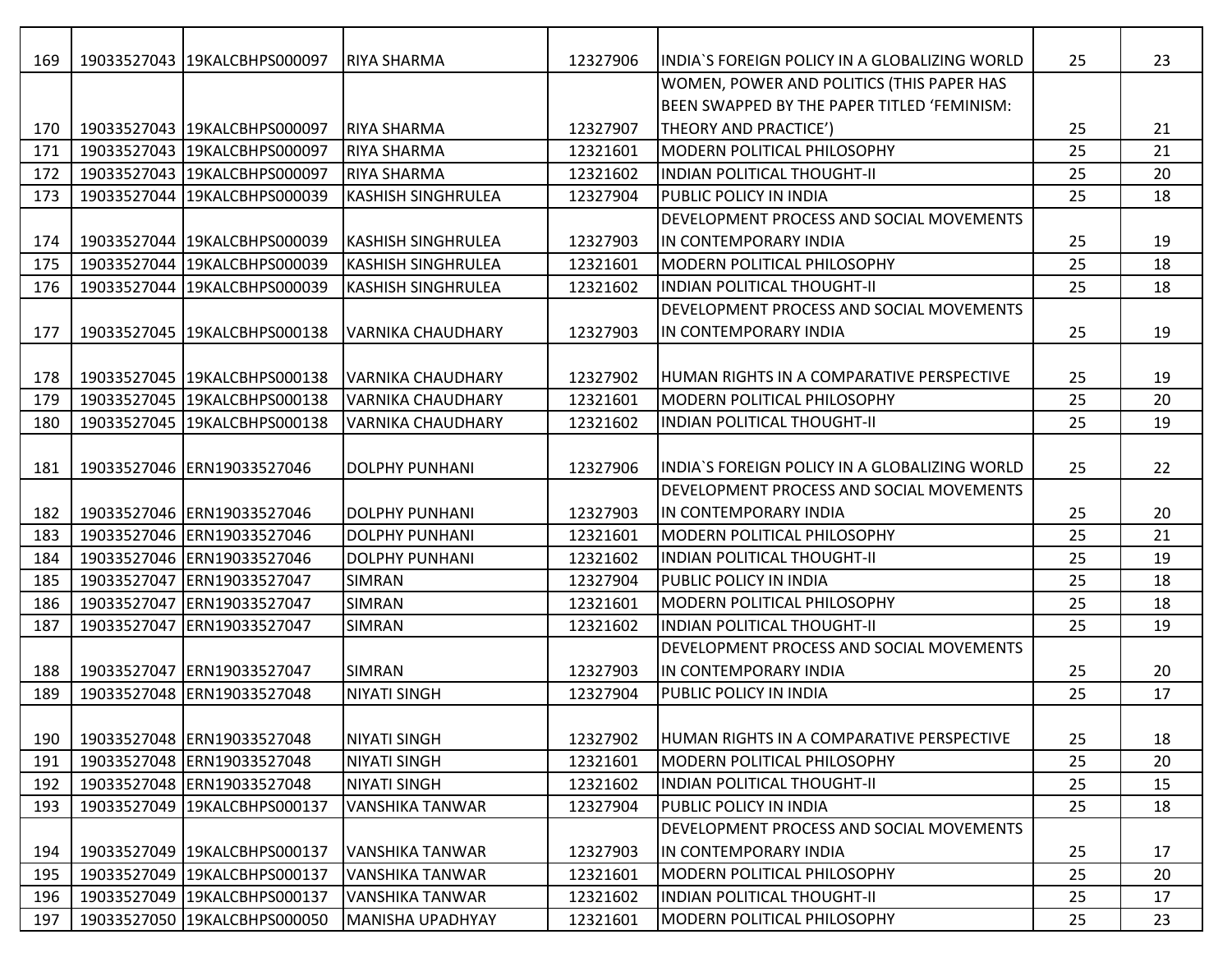| 198 | 19033527050 19KALCBHPS000050 | <b>MANISHA UPADHYAY</b> | 12327906 | IINDIA`S FOREIGN POLICY IN A GLOBALIZING WORLD   | 25 | 24 |
|-----|------------------------------|-------------------------|----------|--------------------------------------------------|----|----|
|     |                              |                         |          | WOMEN, POWER AND POLITICS (THIS PAPER HAS        |    |    |
|     |                              |                         |          | BEEN SWAPPED BY THE PAPER TITLED 'FEMINISM:      |    |    |
| 199 | 19033527050 19KALCBHPS000050 | MANISHA UPADHYAY        | 12327907 | <b>THEORY AND PRACTICE')</b>                     | 25 | 23 |
| 200 | 19033527050 19KALCBHPS000050 | MANISHA UPADHYAY        | 12321602 | <b>INDIAN POLITICAL THOUGHT-II</b>               | 25 | 21 |
|     |                              |                         |          |                                                  |    |    |
| 201 | 19033527051 ERN19033527051   | <b>MANU BALIYAN</b>     | 12327906 | IINDIA`S FOREIGN POLICY IN A GLOBALIZING WORLD   | 25 | 22 |
|     |                              |                         |          | IDEVELOPMENT PROCESS AND SOCIAL MOVEMENTS        |    |    |
| 202 | 19033527051 ERN19033527051   | IMANU BALIYAN           | 12327903 | IN CONTEMPORARY INDIA                            | 25 | 20 |
| 203 | 19033527051 ERN19033527051   | <b>MANU BALIYAN</b>     | 12321601 | <b>MODERN POLITICAL PHILOSOPHY</b>               | 25 | 21 |
| 204 | 19033527051 ERN19033527051   | <b>MANU BALIYAN</b>     | 12321602 | IINDIAN POLITICAL THOUGHT-II                     | 25 | 19 |
| 205 | 19033527052 19KALCBHPS000143 | <b>VIPRA CHAUHAN</b>    | 12327904 | <b>PUBLIC POLICY IN INDIA</b>                    | 25 | 20 |
|     |                              |                         |          | DEVELOPMENT PROCESS AND SOCIAL MOVEMENTS         |    |    |
| 206 | 19033527052 19KALCBHPS000143 | <b>VIPRA CHAUHAN</b>    | 12327903 | IIN CONTEMPORARY INDIA                           | 25 | 19 |
| 207 | 19033527052 19KALCBHPS000143 | <b>VIPRA CHAUHAN</b>    | 12321601 | <b>IMODERN POLITICAL PHILOSOPHY</b>              | 25 | 18 |
| 208 | 19033527052 19KALCBHPS000143 | <b>VIPRA CHAUHAN</b>    | 12321602 | IINDIAN POLITICAL THOUGHT-II                     | 25 | 20 |
| 209 | 19033527053 19KALCBHPS000020 | <b>DIVYA GARG</b>       | 12327904 | <b>PUBLIC POLICY IN INDIA</b>                    | 25 | 20 |
|     |                              |                         |          | DEVELOPMENT PROCESS AND SOCIAL MOVEMENTS         |    |    |
| 210 | 19033527053 19KALCBHPS000020 | <b>DIVYA GARG</b>       | 12327903 | IN CONTEMPORARY INDIA                            | 25 | 20 |
| 211 | 19033527053 19KALCBHPS000020 | <b>DIVYA GARG</b>       | 12321601 | <b>MODERN POLITICAL PHILOSOPHY</b>               | 25 | 19 |
| 212 | 19033527053 19KALCBHPS000020 | <b>DIVYA GARG</b>       | 12321602 | INDIAN POLITICAL THOUGHT-II                      | 25 | 20 |
|     |                              |                         |          |                                                  |    |    |
| 213 | 19033527054 19KALCBHPS000113 | ISHIVANI RAWAT          | 12327906 | INDIA'S FOREIGN POLICY IN A GLOBALIZING WORLD    | 25 | 24 |
|     |                              |                         |          | WOMEN, POWER AND POLITICS (THIS PAPER HAS        |    |    |
|     |                              |                         |          | BEEN SWAPPED BY THE PAPER TITLED 'FEMINISM:      |    |    |
| 214 | 19033527054 19KALCBHPS000113 | <b>SHIVANI RAWAT</b>    | 12327907 | <b>THEORY AND PRACTICE')</b>                     | 25 | 21 |
| 215 | 19033527054 19KALCBHPS000113 | <b>ISHIVANI RAWAT</b>   | 12321601 | <b>IMODERN POLITICAL PHILOSOPHY</b>              | 25 | 23 |
| 216 | 19033527054 19KALCBHPS000113 | <b>SHIVANI RAWAT</b>    | 12321602 | <b>INDIAN POLITICAL THOUGHT-II</b>               | 25 | 22 |
| 217 | 19033527055 19KALCBHPS000002 | <b>AKANSHA TYAGI</b>    | 12327904 | <b>PUBLIC POLICY IN INDIA</b>                    | 25 | 20 |
|     |                              |                         |          |                                                  |    |    |
| 218 | 19033527055 19KALCBHPS000002 | <b>AKANSHA TYAGI</b>    | 12327902 | <b>HUMAN RIGHTS IN A COMPARATIVE PERSPECTIVE</b> | 25 | 21 |
| 219 | 19033527055 19KALCBHPS000002 | <b>AKANSHA TYAGI</b>    | 12321601 | MODERN POLITICAL PHILOSOPHY                      | 25 | 18 |
| 220 | 19033527055 19KALCBHPS000002 | <b>AKANSHA TYAGI</b>    | 12321602 | <b>INDIAN POLITICAL THOUGHT-II</b>               | 25 | 19 |
|     |                              |                         |          |                                                  |    |    |
| 221 | 19033527056 19KALCBHPS000017 | <b>BHAWNA</b>           | 12327906 | INDIA'S FOREIGN POLICY IN A GLOBALIZING WORLD    | 25 | 23 |
|     |                              |                         |          | WOMEN, POWER AND POLITICS (THIS PAPER HAS        |    |    |
|     |                              |                         |          | BEEN SWAPPED BY THE PAPER TITLED 'FEMINISM:      |    |    |
| 222 | 19033527056 19KALCBHPS000017 | <b>BHAWNA</b>           | 12327907 | THEORY AND PRACTICE')                            | 25 | 22 |
| 223 | 19033527056 19KALCBHPS000017 | <b>BHAWNA</b>           | 12321601 | MODERN POLITICAL PHILOSOPHY                      | 25 | 22 |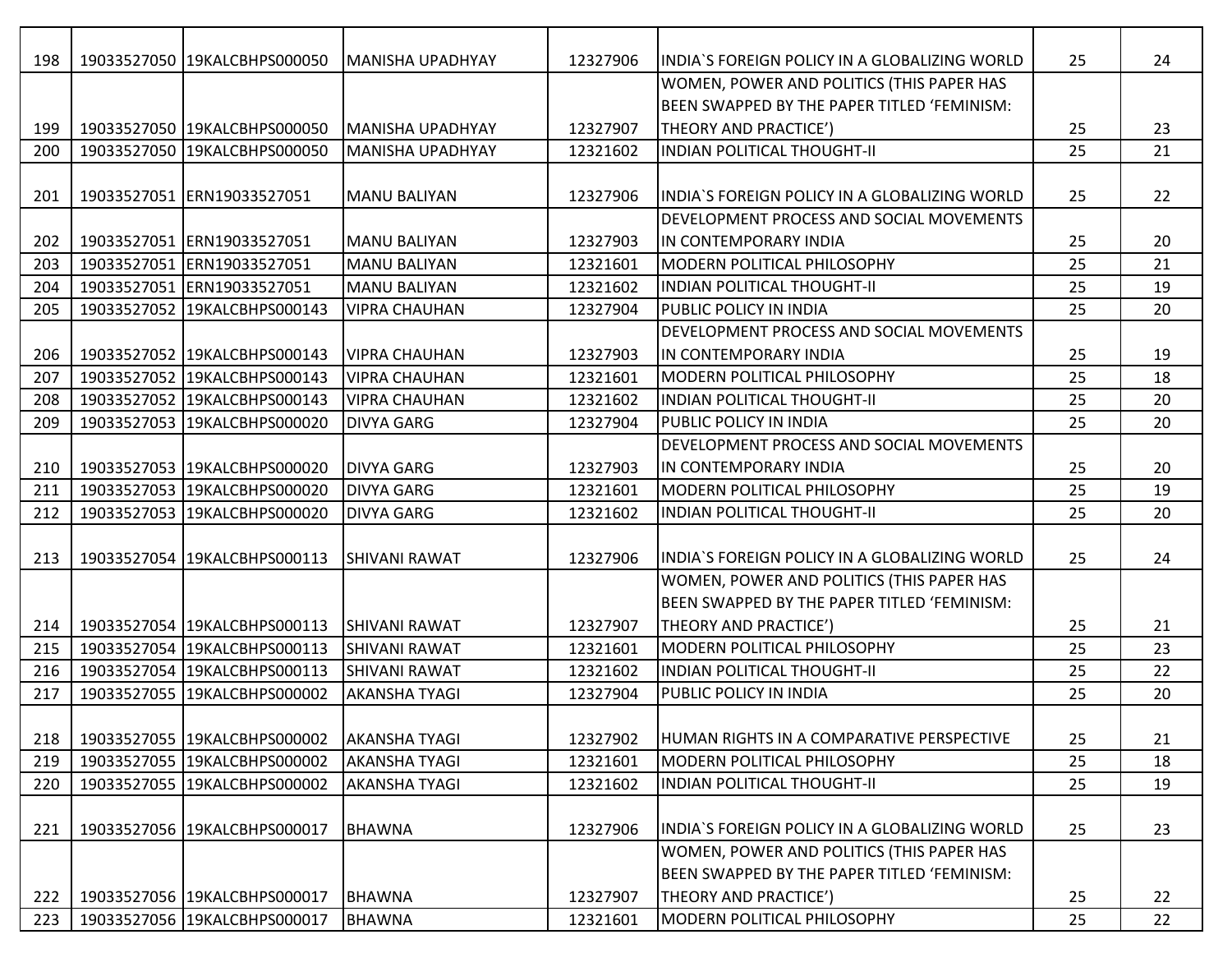| 224 | 19033527056 19KALCBHPS000017 | <b>BHAWNA</b>            | 12321602 | <b>INDIAN POLITICAL THOUGHT-II</b>             | 25 | 22 |
|-----|------------------------------|--------------------------|----------|------------------------------------------------|----|----|
|     |                              |                          |          |                                                |    |    |
| 225 | 19033527057 19KALCBHPS000019 | <b>DEEPANJALI TIWARI</b> | 12327906 | lINDIA`S FOREIGN POLICY IN A GLOBALIZING WORLD | 25 | 20 |
|     |                              |                          |          |                                                |    |    |
| 226 | 19033527057 19KALCBHPS000019 | <b>DEEPANJALI TIWARI</b> | 12327902 | IHUMAN RIGHTS IN A COMPARATIVE PERSPECTIVE     | 25 | 21 |
| 227 | 19033527057 19KALCBHPS000019 | <b>DEEPANJALI TIWARI</b> | 12321601 | MODERN POLITICAL PHILOSOPHY                    | 25 | 20 |
| 228 | 19033527057 19KALCBHPS000019 | DEEPANJALI TIWARI        | 12321602 | <b>INDIAN POLITICAL THOUGHT-II</b>             | 25 | 19 |
|     |                              |                          |          |                                                |    |    |
| 229 | 19033527058 19KALCBHPS000031 | IJANNATUN NISHA          | 12327906 | lINDIA`S FOREIGN POLICY IN A GLOBALIZING WORLD | 25 | 21 |
|     |                              |                          |          | WOMEN, POWER AND POLITICS (THIS PAPER HAS      |    |    |
|     |                              |                          |          | BEEN SWAPPED BY THE PAPER TITLED 'FEMINISM:    |    |    |
| 230 | 19033527058 19KALCBHPS000031 | <b>JANNATUN NISHA</b>    | 12327907 | THEORY AND PRACTICE')                          | 25 | 20 |
| 231 | 19033527058 19KALCBHPS000031 | <b>JANNATUN NISHA</b>    | 12321601 | MODERN POLITICAL PHILOSOPHY                    | 25 | 21 |
| 232 | 19033527058 19KALCBHPS000031 | <b>JANNATUN NISHA</b>    | 12321602 | <b>INDIAN POLITICAL THOUGHT-II</b>             | 25 | 21 |
|     |                              |                          |          |                                                |    |    |
| 233 | 19033527059 19KALCBHPS000048 | LUBNA NADEEM             | 12327906 | lINDIA`S FOREIGN POLICY IN A GLOBALIZING WORLD | 25 | 21 |
|     |                              |                          |          | DEVELOPMENT PROCESS AND SOCIAL MOVEMENTS       |    |    |
| 234 | 19033527059 19KALCBHPS000048 | <b>LUBNA NADEEM</b>      | 12327903 | IIN CONTEMPORARY INDIA                         | 25 | 17 |
| 235 | 19033527059 19KALCBHPS000048 | LUBNA NADEEM             | 12321601 | <b>IMODERN POLITICAL PHILOSOPHY</b>            | 25 | 18 |
| 236 | 19033527059 19KALCBHPS000048 | <b>LUBNA NADEEM</b>      | 12321602 | INDIAN POLITICAL THOUGHT-II                    | 25 | 17 |
| 237 | 19033527060 19KALCBHPS000068 | <b>NIKI PANDEY</b>       | 12327904 | <b>PUBLIC POLICY IN INDIA</b>                  | 25 | 17 |
|     |                              |                          |          | DEVELOPMENT PROCESS AND SOCIAL MOVEMENTS       |    |    |
| 238 | 19033527060 19KALCBHPS000068 | <b>NIKI PANDEY</b>       | 12327903 | IIN CONTEMPORARY INDIA                         | 25 | 17 |
| 239 | 19033527060 19KALCBHPS000068 | <b>NIKI PANDEY</b>       | 12321601 | <b>IMODERN POLITICAL PHILOSOPHY</b>            | 25 | 19 |
| 240 | 19033527060 19KALCBHPS000068 | <b>NIKI PANDEY</b>       | 12321602 | INDIAN POLITICAL THOUGHT-II                    | 25 | 17 |
| 241 | 19033527061 19KALCBHPS000136 | VANDANA YADAV            | 12327904 | <b>PUBLIC POLICY IN INDIA</b>                  | 25 | 21 |
|     |                              |                          |          | DEVELOPMENT PROCESS AND SOCIAL MOVEMENTS       |    |    |
| 242 | 19033527061 19KALCBHPS000136 | VANDANA YADAV            | 12327903 | IIN CONTEMPORARY INDIA                         | 25 | 21 |
| 243 | 19033527061 19KALCBHPS000136 | VANDANA YADAV            | 12321601 | <b>MODERN POLITICAL PHILOSOPHY</b>             | 25 | 19 |
| 244 | 19033527061 19KALCBHPS000136 | VANDANA YADAV            | 12321602 | <b>INDIAN POLITICAL THOUGHT-II</b>             | 25 | 20 |
|     |                              |                          |          |                                                |    |    |
| 245 | 19033527062 19KALCBHPS000052 | <b>MANSHI TIWARI</b>     | 12327906 | INDIA'S FOREIGN POLICY IN A GLOBALIZING WORLD  | 25 | 22 |
|     |                              |                          |          | DEVELOPMENT PROCESS AND SOCIAL MOVEMENTS       |    |    |
| 246 | 19033527062 19KALCBHPS000052 | IMANSHI TIWARI           | 12327903 | IN CONTEMPORARY INDIA                          | 25 | 19 |
| 247 | 19033527062 19KALCBHPS000052 | <b>MANSHI TIWARI</b>     | 12321601 | MODERN POLITICAL PHILOSOPHY                    | 25 | 20 |
| 248 | 19033527062 19KALCBHPS000052 | MANSHI TIWARI            | 12321602 | IINDIAN POLITICAL THOUGHT-II                   | 25 | 19 |
| 249 | 19033527063 19KALCBHPS000076 | PRATYAKSHA DWIVEDI       | 12327904 | <b>PUBLIC POLICY IN INDIA</b>                  | 25 | 19 |
|     |                              |                          |          | DEVELOPMENT PROCESS AND SOCIAL MOVEMENTS       |    |    |
| 250 | 19033527063 19KALCBHPS000076 | PRATYAKSHA DWIVEDI       | 12327903 | IN CONTEMPORARY INDIA                          | 25 | 18 |
| 251 | 19033527063 19KALCBHPS000076 | PRATYAKSHA DWIVEDI       | 12321601 | MODERN POLITICAL PHILOSOPHY                    | 25 | 19 |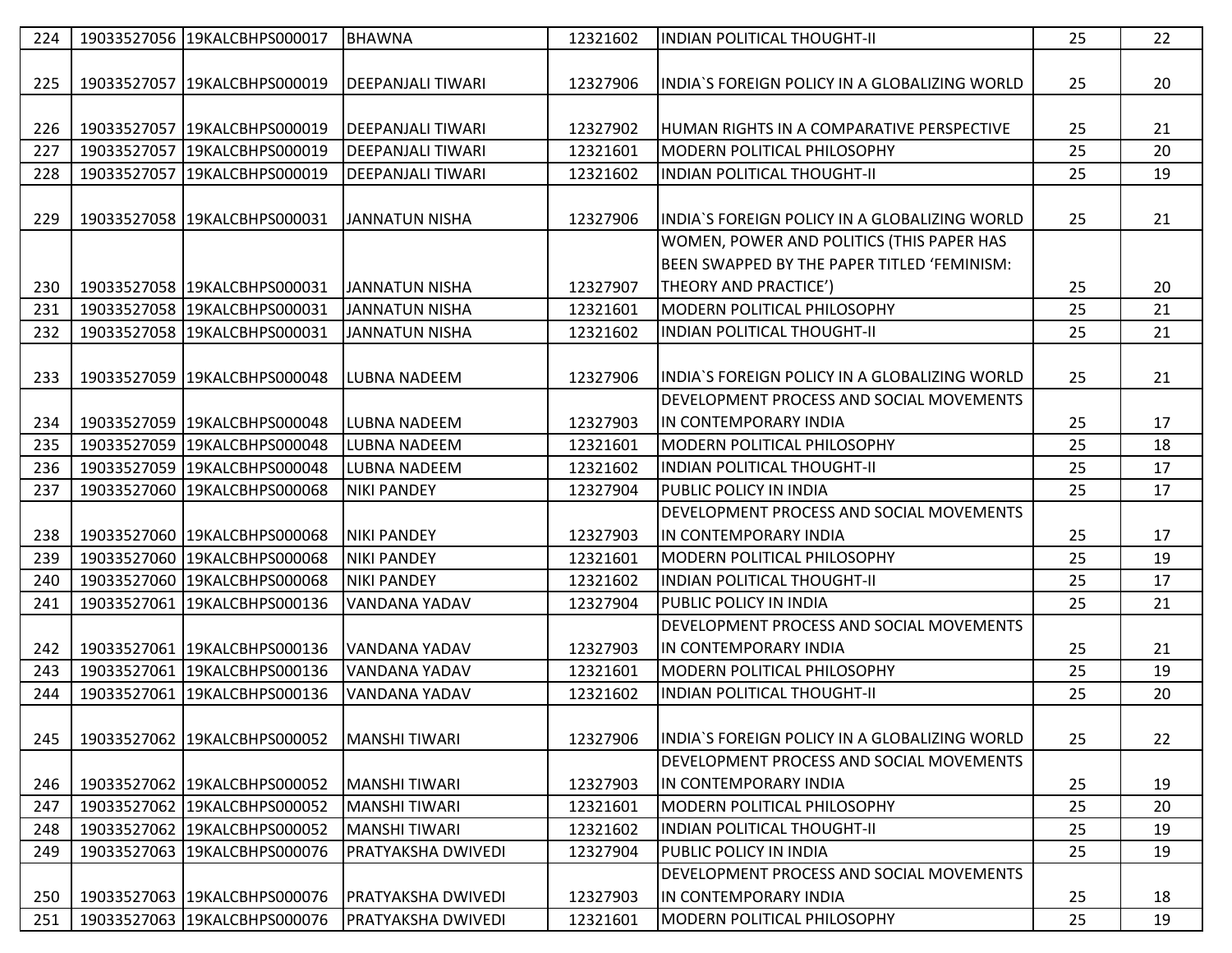| 252 | 19033527063 19KALCBHPS000076 | <b>PRATYAKSHA DWIVEDI</b> | 12321602 | <b>INDIAN POLITICAL THOUGHT-II</b>             | 25 | 19 |
|-----|------------------------------|---------------------------|----------|------------------------------------------------|----|----|
|     |                              |                           |          |                                                |    |    |
| 253 | 19033527064 19KALCBHPS000035 | <b>JYOTI</b>              | 12327906 | IINDIA`S FOREIGN POLICY IN A GLOBALIZING WORLD | 25 | 23 |
|     |                              |                           |          | WOMEN, POWER AND POLITICS (THIS PAPER HAS      |    |    |
|     |                              |                           |          | BEEN SWAPPED BY THE PAPER TITLED 'FEMINISM:    |    |    |
| 254 | 19033527064 19KALCBHPS000035 | <b>JYOTI</b>              | 12327907 | THEORY AND PRACTICE')                          | 25 | 21 |
| 255 | 19033527064 19KALCBHPS000035 | <b>JYOTI</b>              | 12321601 | MODERN POLITICAL PHILOSOPHY                    | 25 | 22 |
| 256 | 19033527064 19KALCBHPS000035 | <b>JYOTI</b>              | 12321602 | <b>INDIAN POLITICAL THOUGHT-II</b>             | 25 | 19 |
|     |                              | <b>GOTTUMUKKALA</b>       |          |                                                |    |    |
| 257 | 19033527065 19KALCBHPS000026 | MAHINDRINI VARMA          | 12327904 | <b>PUBLIC POLICY IN INDIA</b>                  | 25 | 23 |
|     |                              | <b>GOTTUMUKKALA</b>       |          | DEVELOPMENT PROCESS AND SOCIAL MOVEMENTS       |    |    |
| 258 | 19033527065 19KALCBHPS000026 | MAHINDRINI VARMA          | 12327903 | IN CONTEMPORARY INDIA                          | 25 | 20 |
|     |                              | GOTTUMUKKALA              |          |                                                |    |    |
| 259 | 19033527065 19KALCBHPS000026 | MAHINDRINI VARMA          | 12321601 | MODERN POLITICAL PHILOSOPHY                    | 25 | 22 |
|     |                              | <b>GOTTUMUKKALA</b>       |          |                                                |    |    |
| 260 | 19033527065 19KALCBHPS000026 | <b>MAHINDRINI VARMA</b>   | 12321602 | INDIAN POLITICAL THOUGHT-II                    | 25 | 20 |
|     |                              |                           |          |                                                |    |    |
| 261 | 19033527066 19KALCBHPS000087 | <b>RASHMI YADAV</b>       | 12327906 | INDIA'S FOREIGN POLICY IN A GLOBALIZING WORLD  | 25 | 23 |
|     |                              |                           |          | WOMEN, POWER AND POLITICS (THIS PAPER HAS      |    |    |
|     |                              |                           |          | BEEN SWAPPED BY THE PAPER TITLED 'FEMINISM:    |    |    |
| 262 | 19033527066 19KALCBHPS000087 | <b>RASHMI YADAV</b>       | 12327907 | THEORY AND PRACTICE')                          | 25 | 20 |
| 263 | 19033527066 19KALCBHPS000087 | RASHMI YADAV              | 12321601 | MODERN POLITICAL PHILOSOPHY                    | 25 | 22 |
| 264 | 19033527066 19KALCBHPS000087 | <b>RASHMI YADAV</b>       | 12321602 | <b>INDIAN POLITICAL THOUGHT-II</b>             | 25 | 20 |
|     |                              |                           |          |                                                |    |    |
| 265 | 19033527067 19KALCBHPS000075 | POOJA TIWARI              | 12327906 | INDIA'S FOREIGN POLICY IN A GLOBALIZING WORLD  | 25 | 23 |
|     |                              |                           |          | WOMEN, POWER AND POLITICS (THIS PAPER HAS      |    |    |
|     |                              |                           |          | BEEN SWAPPED BY THE PAPER TITLED 'FEMINISM:    |    |    |
| 266 | 19033527067 19KALCBHPS000075 | <b>POOJA TIWARI</b>       | 12327907 | THEORY AND PRACTICE')                          | 25 | 20 |
| 267 | 19033527067 19KALCBHPS000075 | POOJA TIWARI              | 12321601 | MODERN POLITICAL PHILOSOPHY                    | 25 | 21 |
| 268 | 19033527067 19KALCBHPS000075 | POOJA TIWARI              | 12321602 | INDIAN POLITICAL THOUGHT-II                    | 25 | 20 |
| 269 | 19033527068 19KALCBHPS000094 | <b>RIYA RANJAN</b>        | 12327904 | PUBLIC POLICY IN INDIA                         | 25 | 22 |
|     |                              |                           |          | DEVELOPMENT PROCESS AND SOCIAL MOVEMENTS       |    |    |
| 270 | 19033527068 19KALCBHPS000094 | <b>RIYA RANJAN</b>        | 12327903 | IN CONTEMPORARY INDIA                          | 25 | 18 |
| 271 | 19033527068 19KALCBHPS000094 | <b>RIYA RANJAN</b>        | 12321601 | MODERN POLITICAL PHILOSOPHY                    | 25 | 20 |
| 272 | 19033527068 19KALCBHPS000094 | <b>RIYA RANJAN</b>        | 12321602 | INDIAN POLITICAL THOUGHT-II                    | 25 | 19 |
|     |                              |                           |          |                                                |    |    |
| 273 | 19033527069 19KALCBHPS000125 | <b>SONIA</b>              | 12327906 | INDIA'S FOREIGN POLICY IN A GLOBALIZING WORLD  | 25 | 21 |
|     |                              |                           |          | WOMEN, POWER AND POLITICS (THIS PAPER HAS      |    |    |
|     |                              |                           |          | BEEN SWAPPED BY THE PAPER TITLED 'FEMINISM:    |    |    |
| 274 | 19033527069 19KALCBHPS000125 | SONIA                     | 12327907 | THEORY AND PRACTICE')                          | 25 | 22 |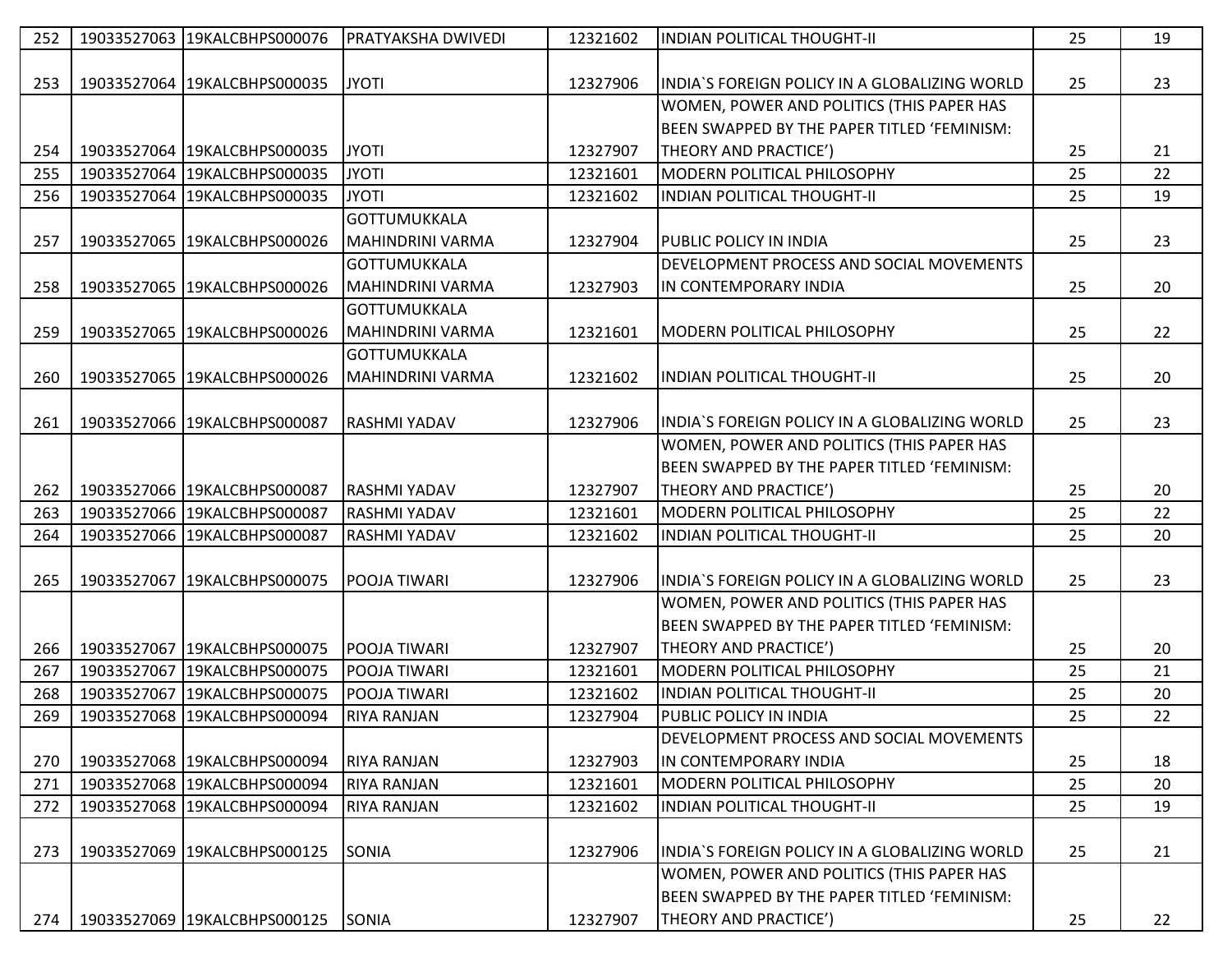| 275 | 19033527069 19KALCBHPS000125   | <b>SONIA</b>           | 12321601 | MODERN POLITICAL PHILOSOPHY                    | 25 | 20 |
|-----|--------------------------------|------------------------|----------|------------------------------------------------|----|----|
| 276 | 19033527069 19KALCBHPS000125   | <b>SONIA</b>           | 12321602 | <b>INDIAN POLITICAL THOUGHT-II</b>             | 25 | 19 |
| 277 | 19033527070 19KALCBHPS000003   | <b>AKRITI YADAV</b>    | 12327904 | IPUBLIC POLICY IN INDIA                        | 25 | 19 |
|     |                                |                        |          | DEVELOPMENT PROCESS AND SOCIAL MOVEMENTS       |    |    |
| 278 | 19033527070 19KALCBHPS000003   | AKRITI YADAV           | 12327903 | IIN CONTEMPORARY INDIA                         | 25 | 17 |
| 279 | 19033527070 19KALCBHPS000003   | <b>AKRITI YADAV</b>    | 12321601 | MODERN POLITICAL PHILOSOPHY                    | 25 | 20 |
| 280 | 19033527070 19KALCBHPS000003   | <b>AKRITI YADAV</b>    | 12321602 | <b>INDIAN POLITICAL THOUGHT-II</b>             | 25 | 19 |
| 281 | 19033527071 19KALCBHPS000082   | PRIYANKA GUPTA         | 12327904 | PUBLIC POLICY IN INDIA                         | 25 | 21 |
|     |                                |                        |          |                                                |    |    |
| 282 | 19033527071 19KALCBHPS000082   | PRIYANKA GUPTA         | 12327902 | IHUMAN RIGHTS IN A COMPARATIVE PERSPECTIVE     | 25 | 23 |
| 283 | 19033527071 19KALCBHPS000082   | PRIYANKA GUPTA         | 12321601 | <b>IMODERN POLITICAL PHILOSOPHY</b>            | 25 | 22 |
| 284 | 19033527071 19KALCBHPS000082   | PRIYANKA GUPTA         | 12321602 | <b>INDIAN POLITICAL THOUGHT-II</b>             | 25 | 17 |
| 285 | 19033527072 19KALCBHPS000046   | <b>KRITIKA RAJWAR</b>  | 12327904 | <b>PUBLIC POLICY IN INDIA</b>                  | 25 | 20 |
|     |                                |                        |          | DEVELOPMENT PROCESS AND SOCIAL MOVEMENTS       |    |    |
| 286 | 19033527072 19KALCBHPS000046   | <b>KRITIKA RAJWAR</b>  | 12327903 | IIN CONTEMPORARY INDIA                         | 25 | 18 |
| 287 | 19033527072 19KALCBHPS000046   | <b>KRITIKA RAJWAR</b>  | 12321601 | IMODERN POLITICAL PHILOSOPHY                   | 25 | 20 |
| 288 | 19033527072 19KALCBHPS000046   | <b>KRITIKA RAJWAR</b>  | 12321602 | <b>INDIAN POLITICAL THOUGHT-II</b>             | 25 | 18 |
|     |                                |                        |          |                                                |    |    |
| 289 | 19033527073   19KALCBHPS000064 | <b>NEETU</b>           | 12327906 | INDIA`S FOREIGN POLICY IN A GLOBALIZING WORLD  | 25 | 21 |
|     |                                |                        |          | WOMEN, POWER AND POLITICS (THIS PAPER HAS      |    |    |
|     |                                |                        |          | BEEN SWAPPED BY THE PAPER TITLED 'FEMINISM:    |    |    |
| 290 | 19033527073 19KALCBHPS000064   | <b>NEETU</b>           | 12327907 | THEORY AND PRACTICE')                          | 25 | 21 |
| 291 | 19033527073 19KALCBHPS000064   | <b>NEETU</b>           | 12321601 | <b>IMODERN POLITICAL PHILOSOPHY</b>            | 25 | 21 |
| 292 | 19033527073 19KALCBHPS000064   | <b>NEETU</b>           | 12321602 | INDIAN POLITICAL THOUGHT-II                    | 25 | 18 |
| 293 | 19033527074 19KALCBHPS000056   | <b>MEENAKSHI VERMA</b> | 12327904 | PUBLIC POLICY IN INDIA                         | 25 | 21 |
|     |                                |                        |          | DEVELOPMENT PROCESS AND SOCIAL MOVEMENTS       |    |    |
| 294 | 19033527074 19KALCBHPS000056   | MEENAKSHI VERMA        | 12327903 | IN CONTEMPORARY INDIA                          | 25 | 19 |
| 295 | 19033527074 19KALCBHPS000056   | <b>MEENAKSHI VERMA</b> | 12321601 | <b>IMODERN POLITICAL PHILOSOPHY</b>            | 25 | 19 |
| 296 | 19033527074 19KALCBHPS000056   | <b>MEENAKSHI VERMA</b> | 12321602 | <b>INDIAN POLITICAL THOUGHT-II</b>             | 25 | 18 |
| 297 | 19033527075 19KALCBHPS000084   | RAASHI VASHIST         | 12327904 | PUBLIC POLICY IN INDIA                         | 25 | 21 |
|     |                                |                        |          | DEVELOPMENT PROCESS AND SOCIAL MOVEMENTS       |    |    |
| 298 | 19033527075 19KALCBHPS000084   | <b>RAASHI VASHIST</b>  | 12327903 | IIN CONTEMPORARY INDIA                         | 25 | 19 |
| 299 | 19033527075 19KALCBHPS000084   | <b>RAASHI VASHIST</b>  | 12321601 | MODERN POLITICAL PHILOSOPHY                    | 25 | 20 |
| 300 | 19033527075 19KALCBHPS000084   | RAASHI VASHIST         | 12321602 | <b>INDIAN POLITICAL THOUGHT-II</b>             | 25 | 19 |
|     |                                |                        |          |                                                |    |    |
| 301 | 19033527076 19KALCBHPS000130   | <b>TANNU</b>           | 12327906 | IINDIA`S FOREIGN POLICY IN A GLOBALIZING WORLD | 25 | 22 |
|     |                                |                        |          | WOMEN, POWER AND POLITICS (THIS PAPER HAS      |    |    |
|     |                                |                        |          | BEEN SWAPPED BY THE PAPER TITLED 'FEMINISM:    |    |    |
| 302 | 19033527076 19KALCBHPS000130   | <b>TANNU</b>           | 12327907 | THEORY AND PRACTICE')                          | 25 | 21 |
| 303 | 19033527076 19KALCBHPS000130   | <b>TANNU</b>           | 12321601 | MODERN POLITICAL PHILOSOPHY                    | 25 | 21 |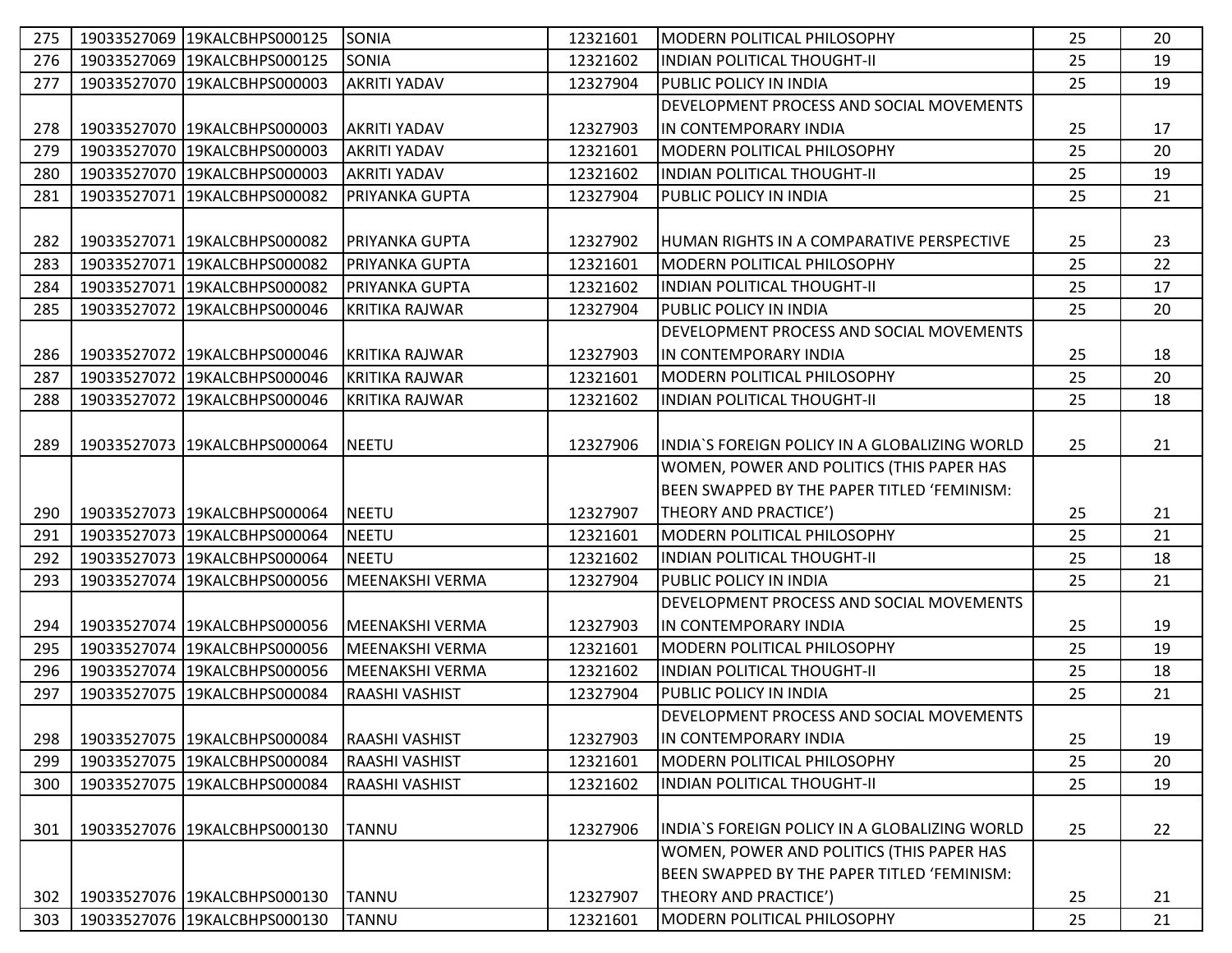| 304 | 19033527076 19KALCBHPS000130 | <b>TANNU</b>            | 12321602 | <b>INDIAN POLITICAL THOUGHT-II</b>             | 25 | 21 |
|-----|------------------------------|-------------------------|----------|------------------------------------------------|----|----|
| 305 | 19033527077 ERN19033527077   | <b>ANUSHKA KARN</b>     | 12327904 | <b>PUBLIC POLICY IN INDIA</b>                  | 25 | 18 |
|     |                              |                         |          | DEVELOPMENT PROCESS AND SOCIAL MOVEMENTS       |    |    |
| 306 | 19033527077 ERN19033527077   | <b>ANUSHKA KARN</b>     | 12327903 | IN CONTEMPORARY INDIA                          | 25 | 17 |
| 307 | 19033527077 ERN19033527077   | <b>ANUSHKA KARN</b>     | 12321601 | MODERN POLITICAL PHILOSOPHY                    | 25 | 17 |
| 308 | 19033527077 ERN19033527077   | <b>ANUSHKA KARN</b>     | 12321602 | <b>INDIAN POLITICAL THOUGHT-II</b>             | 25 | 17 |
|     |                              |                         |          |                                                |    |    |
| 309 | 19033527078 19KALCBHPS000027 | <b>GUNJAN</b>           | 12327906 | INDIA`S FOREIGN POLICY IN A GLOBALIZING WORLD  | 25 | 23 |
|     |                              |                         |          | WOMEN, POWER AND POLITICS (THIS PAPER HAS      |    |    |
|     |                              |                         |          | BEEN SWAPPED BY THE PAPER TITLED 'FEMINISM:    |    |    |
| 310 | 19033527078 19KALCBHPS000027 | <b>GUNJAN</b>           | 12327907 | THEORY AND PRACTICE')                          | 25 | 20 |
| 311 | 19033527078 19KALCBHPS000027 | <b>GUNJAN</b>           | 12321601 | <b>MODERN POLITICAL PHILOSOPHY</b>             | 25 | 22 |
| 312 | 19033527078 19KALCBHPS000027 | <b>GUNJAN</b>           | 12321602 | INDIAN POLITICAL THOUGHT-II                    | 25 | 19 |
| 313 | 19033527079 19KALCBHPS000001 | A KHUSHI KAMALKANT      | 12327904 | <b>PUBLIC POLICY IN INDIA</b>                  | 25 | 21 |
|     |                              |                         |          |                                                |    |    |
| 314 | 19033527079 19KALCBHPS000001 | IA KHUSHI KAMALKANT     | 12327902 | IHUMAN RIGHTS IN A COMPARATIVE PERSPECTIVE     | 25 | 23 |
| 315 | 19033527079 19KALCBHPS000001 | IA KHUSHI KAMALKANT     | 12321601 | MODERN POLITICAL PHILOSOPHY                    | 25 | 21 |
| 316 | 19033527079 19KALCBHPS000001 | A KHUSHI KAMALKANT      | 12321602 | INDIAN POLITICAL THOUGHT-II                    | 25 | 19 |
|     |                              |                         |          |                                                |    |    |
| 317 | 19033527080 19KALCBHPS000037 | JYOTI PASWAN            | 12327906 | IINDIA`S FOREIGN POLICY IN A GLOBALIZING WORLD | 25 | 24 |
|     |                              |                         |          | WOMEN, POWER AND POLITICS (THIS PAPER HAS      |    |    |
|     |                              |                         |          | BEEN SWAPPED BY THE PAPER TITLED 'FEMINISM:    |    |    |
| 318 | 19033527080 19KALCBHPS000037 | JYOTI PASWAN            | 12327907 | THEORY AND PRACTICE')                          | 25 | 22 |
| 319 | 19033527080 19KALCBHPS000037 | JYOTI PASWAN            | 12321601 | MODERN POLITICAL PHILOSOPHY                    | 25 | 22 |
| 320 | 19033527080 19KALCBHPS000037 | <b>JYOTI PASWAN</b>     | 12321602 | <b>INDIAN POLITICAL THOUGHT-II</b>             | 25 | 21 |
| 321 | 19033527081 19KALCBHPS000058 | <b>MUSKAN SHISHODIA</b> | 12327904 | <b>PUBLIC POLICY IN INDIA</b>                  | 25 | 19 |
|     |                              |                         |          | DEVELOPMENT PROCESS AND SOCIAL MOVEMENTS       |    |    |
| 322 | 19033527081 19KALCBHPS000058 | <b>MUSKAN SHISHODIA</b> | 12327903 | IIN CONTEMPORARY INDIA                         | 25 | 19 |
| 323 | 19033527081 19KALCBHPS000058 | <b>MUSKAN SHISHODIA</b> | 12321601 | MODERN POLITICAL PHILOSOPHY                    | 25 | 20 |
| 324 | 19033527081 19KALCBHPS000058 | <b>MUSKAN SHISHODIA</b> | 12321602 | INDIAN POLITICAL THOUGHT-II                    | 25 | 19 |
| 325 | 19033527082 19KALCBHPS000114 | <b>SHRAVI GUPTA</b>     | 12327904 | <b>PUBLIC POLICY IN INDIA</b>                  | 25 | 19 |
|     |                              |                         |          | DEVELOPMENT PROCESS AND SOCIAL MOVEMENTS       |    |    |
| 326 | 19033527082 19KALCBHPS000114 | <b>SHRAVI GUPTA</b>     | 12327903 | IN CONTEMPORARY INDIA                          | 25 | 18 |
| 327 | 19033527082 19KALCBHPS000114 | <b>SHRAVI GUPTA</b>     | 12321601 | MODERN POLITICAL PHILOSOPHY                    | 25 | 19 |
| 328 | 19033527082 19KALCBHPS000114 | <b>SHRAVI GUPTA</b>     | 12321602 | INDIAN POLITICAL THOUGHT-II                    | 25 | 18 |
| 329 | 19033527083 19KALCBHPS000042 | KHUSHI BHATNAGAR        | 12327904 | <b>PUBLIC POLICY IN INDIA</b>                  | 25 | 22 |
|     |                              |                         |          |                                                |    |    |
| 330 | 19033527083 19KALCBHPS000042 | <b>KHUSHI BHATNAGAR</b> | 12327902 | HUMAN RIGHTS IN A COMPARATIVE PERSPECTIVE      | 25 | 22 |
| 331 | 19033527083 19KALCBHPS000042 | <b>KHUSHI BHATNAGAR</b> | 12321601 | IMODERN POLITICAL PHILOSOPHY                   | 25 | 21 |
| 332 | 19033527083 19KALCBHPS000042 | KHUSHI BHATNAGAR        | 12321602 | <b>INDIAN POLITICAL THOUGHT-II</b>             | 25 | 18 |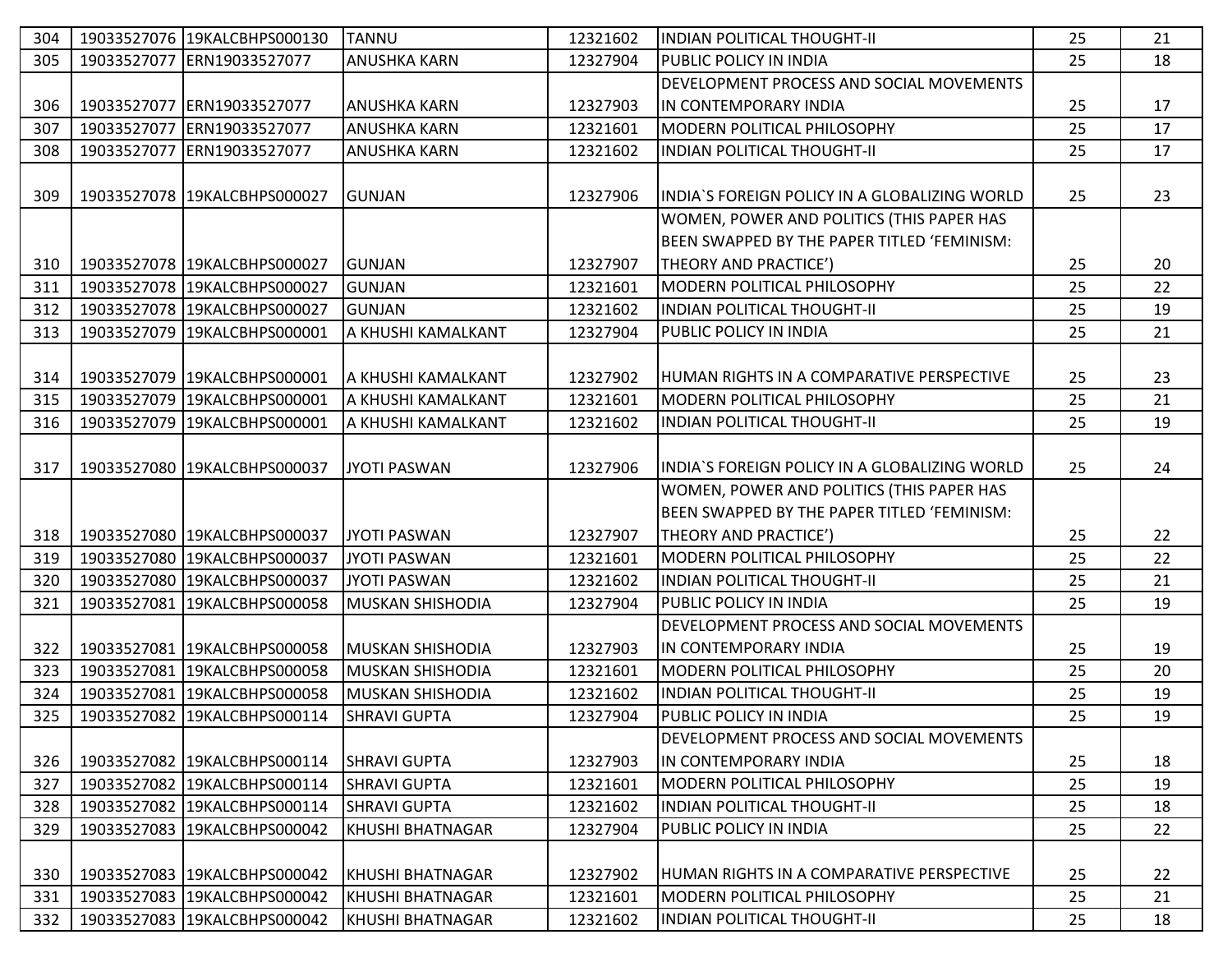| 333 | 19033527084 19KALCBHPS000131 | <b>TANU</b>           | 12327906 | IINDIA`S FOREIGN POLICY IN A GLOBALIZING WORLD | 25 | 20 |
|-----|------------------------------|-----------------------|----------|------------------------------------------------|----|----|
|     |                              |                       |          | DEVELOPMENT PROCESS AND SOCIAL MOVEMENTS       |    |    |
| 334 | 19033527084 19KALCBHPS000131 | <b>TANU</b>           | 12327903 | IIN CONTEMPORARY INDIA                         | 25 | 18 |
| 335 | 19033527084 19KALCBHPS000131 | <b>TANU</b>           | 12321601 | IMODERN POLITICAL PHILOSOPHY                   | 25 | 19 |
| 336 | 19033527084 19KALCBHPS000131 | <b>TANU</b>           | 12321602 | <b>INDIAN POLITICAL THOUGHT-II</b>             | 25 | 18 |
| 337 | 19033527085 19KALCBHPS000105 | <b>SANGE DROMA</b>    | 12327904 | <b>PUBLIC POLICY IN INDIA</b>                  | 25 | 20 |
|     |                              |                       |          | DEVELOPMENT PROCESS AND SOCIAL MOVEMENTS       |    |    |
| 338 | 19033527085 19KALCBHPS000105 | <b>SANGE DROMA</b>    | 12327903 | IN CONTEMPORARY INDIA                          | 25 | 15 |
| 339 | 19033527085 19KALCBHPS000105 | <b>SANGE DROMA</b>    | 12321601 | MODERN POLITICAL PHILOSOPHY                    | 25 | 17 |
| 340 | 19033527085 19KALCBHPS000105 | <b>SANGE DROMA</b>    | 12321602 | <b>INDIAN POLITICAL THOUGHT-II</b>             | 25 | 17 |
|     |                              |                       |          |                                                |    |    |
| 341 | 19033527086 19KALCBHPS000011 | <b>ASHA</b>           | 12327906 | INDIA'S FOREIGN POLICY IN A GLOBALIZING WORLD  | 25 | 23 |
|     |                              |                       |          | WOMEN, POWER AND POLITICS (THIS PAPER HAS      |    |    |
|     |                              |                       |          | BEEN SWAPPED BY THE PAPER TITLED 'FEMINISM:    |    |    |
| 342 | 19033527086 19KALCBHPS000011 | <b>ASHA</b>           | 12327907 | THEORY AND PRACTICE')                          | 25 | 21 |
| 343 | 19033527086 19KALCBHPS000011 | <b>ASHA</b>           | 12321601 | MODERN POLITICAL PHILOSOPHY                    | 25 | 22 |
| 344 | 19033527086 19KALCBHPS000011 | <b>ASHA</b>           | 12321602 | <b>INDIAN POLITICAL THOUGHT-II</b>             | 25 | 19 |
| 345 | 19033527087 19KALCBHPS000140 | <b>VIDHI GOEL</b>     | 12327904 | <b>PUBLIC POLICY IN INDIA</b>                  | 25 | 18 |
|     |                              |                       |          | DEVELOPMENT PROCESS AND SOCIAL MOVEMENTS       |    |    |
| 346 | 19033527087 19KALCBHPS000140 | <b>VIDHI GOEL</b>     | 12327903 | IN CONTEMPORARY INDIA                          | 25 | 19 |
| 347 | 19033527087 19KALCBHPS000140 | <b>VIDHI GOEL</b>     | 12321601 | MODERN POLITICAL PHILOSOPHY                    | 25 | 19 |
| 348 | 19033527087 19KALCBHPS000140 | <b>VIDHI GOEL</b>     | 12321602 | INDIAN POLITICAL THOUGHT-II                    | 25 | 18 |
|     |                              |                       |          |                                                |    |    |
| 349 | 19033527088 19KALCBHPS000098 | <b>SADHANA NISHAD</b> | 12327906 | INDIA'S FOREIGN POLICY IN A GLOBALIZING WORLD  | 25 | 23 |
|     |                              |                       |          | WOMEN, POWER AND POLITICS (THIS PAPER HAS      |    |    |
|     |                              |                       |          | BEEN SWAPPED BY THE PAPER TITLED 'FEMINISM:    |    |    |
| 350 | 19033527088 19KALCBHPS000098 | <b>SADHANA NISHAD</b> | 12327907 | THEORY AND PRACTICE')                          | 25 | 22 |
| 351 | 19033527088 19KALCBHPS000098 | <b>SADHANA NISHAD</b> | 12321601 | MODERN POLITICAL PHILOSOPHY                    | 25 | 22 |
| 352 | 19033527088 19KALCBHPS000098 | <b>SADHANA NISHAD</b> | 12321602 | <b>INDIAN POLITICAL THOUGHT-II</b>             | 25 | 21 |
| 353 | 19033527089 19KALCBHPS000004 | <b>ANJALI PANDEY</b>  | 12327904 | PUBLIC POLICY IN INDIA                         | 25 | 19 |
|     |                              |                       |          | DEVELOPMENT PROCESS AND SOCIAL MOVEMENTS       |    |    |
| 354 | 19033527089 19KALCBHPS000004 | <b>ANJALI PANDEY</b>  | 12327903 | IIN CONTEMPORARY INDIA                         | 25 | 19 |
| 355 | 19033527089 19KALCBHPS000004 | <b>ANJALI PANDEY</b>  | 12321601 | MODERN POLITICAL PHILOSOPHY                    | 25 | 19 |
| 356 | 19033527089 19KALCBHPS000004 | <b>ANJALI PANDEY</b>  | 12321602 | <b>INDIAN POLITICAL THOUGHT-II</b>             | 25 | 19 |
| 357 | 19033527090 19KALCBHPS000090 | <b>RISHIKA JAITLY</b> | 12327904 | <b>PUBLIC POLICY IN INDIA</b>                  | 25 | 19 |
|     |                              |                       |          | DEVELOPMENT PROCESS AND SOCIAL MOVEMENTS       |    |    |
| 358 | 19033527090 19KALCBHPS000090 | <b>RISHIKA JAITLY</b> | 12327903 | IN CONTEMPORARY INDIA                          | 25 | 18 |
| 359 | 19033527090 19KALCBHPS000090 | <b>RISHIKA JAITLY</b> | 12321601 | MODERN POLITICAL PHILOSOPHY                    | 25 | 19 |
| 360 | 19033527090 19KALCBHPS000090 | <b>RISHIKA JAITLY</b> | 12321602 | <b>INDIAN POLITICAL THOUGHT-II</b>             | 25 | 18 |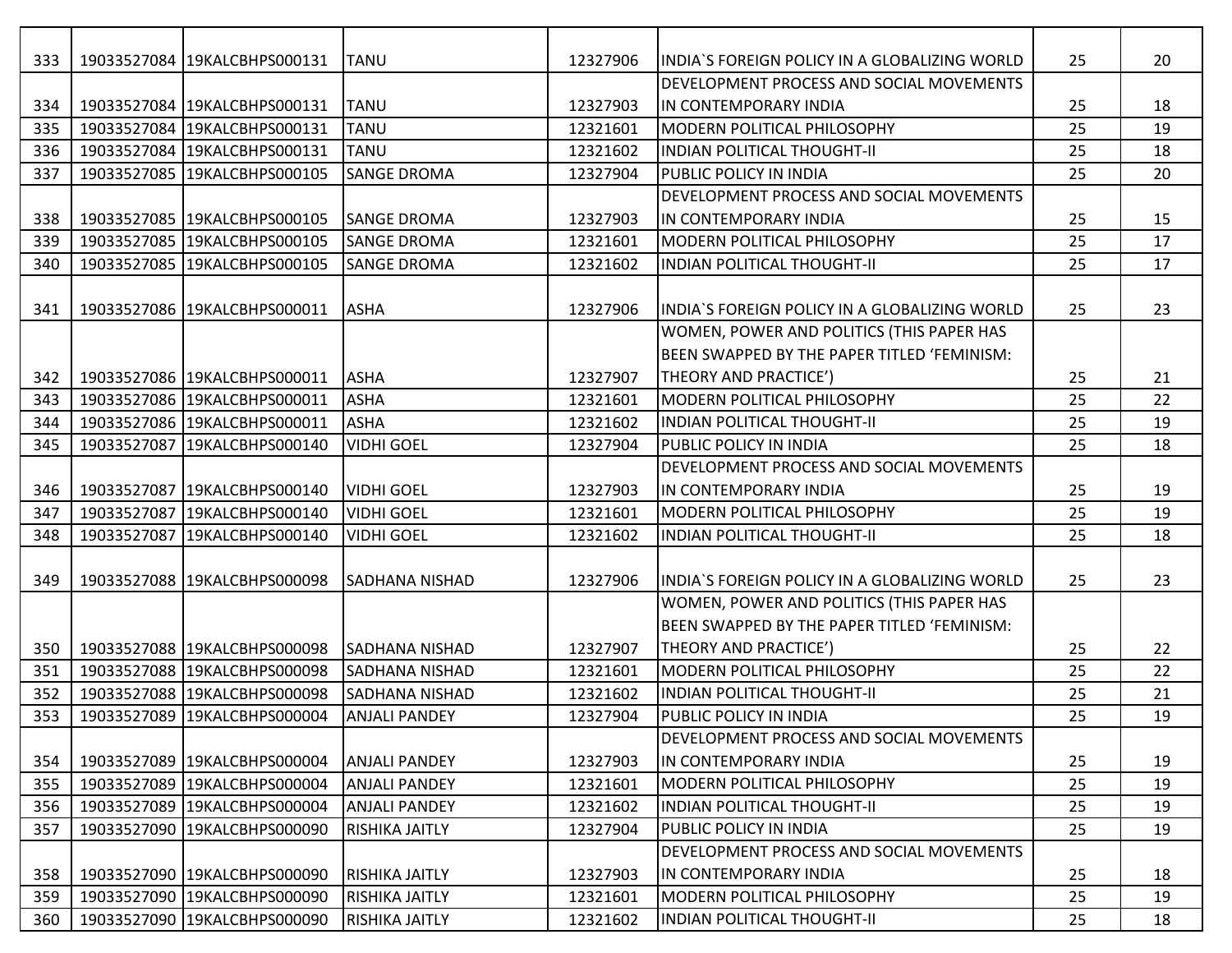| 361 | 19033527091 19KALCBHPS000009                           | <b>ARPITA RAJ</b>       | 12327906 | INDIA'S FOREIGN POLICY IN A GLOBALIZING WORLD    | 25 | 24 |
|-----|--------------------------------------------------------|-------------------------|----------|--------------------------------------------------|----|----|
|     |                                                        |                         |          | WOMEN, POWER AND POLITICS (THIS PAPER HAS        |    |    |
|     |                                                        |                         |          | BEEN SWAPPED BY THE PAPER TITLED 'FEMINISM:      |    |    |
| 362 | 19033527091 19KALCBHPS000009                           | <b>ARPITA RAJ</b>       | 12327907 | THEORY AND PRACTICE')                            | 25 | 20 |
| 363 | 19033527091 19KALCBHPS000009                           | <b>ARPITA RAJ</b>       | 12321601 | MODERN POLITICAL PHILOSOPHY                      | 25 | 23 |
| 364 | 19033527091 19KALCBHPS000009                           | <b>ARPITA RAJ</b>       | 12321602 | <b>INDIAN POLITICAL THOUGHT-II</b>               | 25 | 23 |
| 365 | 19033527092 19KALCBHPS000123                           | <b>SNEHA SENGAR</b>     | 12327904 | <b>PUBLIC POLICY IN INDIA</b>                    | 25 | 23 |
|     |                                                        |                         |          | DEVELOPMENT PROCESS AND SOCIAL MOVEMENTS         |    |    |
| 366 | 19033527092 19KALCBHPS000123                           | <b>SNEHA SENGAR</b>     | 12327903 | IN CONTEMPORARY INDIA                            | 25 | 18 |
| 367 | 19033527092 19KALCBHPS000123                           | <b>SNEHA SENGAR</b>     | 12321601 | MODERN POLITICAL PHILOSOPHY                      | 25 | 19 |
| 368 | 19033527092 19KALCBHPS000123                           | <b>SNEHA SENGAR</b>     | 12321602 | <b>INDIAN POLITICAL THOUGHT-II</b>               | 25 | 18 |
| 369 | 19033527093 19KALCBHPS000055                           | <b>MEDINI CHAUDHARY</b> | 12327904 | <b>PUBLIC POLICY IN INDIA</b>                    | 25 | 23 |
|     |                                                        |                         |          |                                                  |    |    |
| 370 | 19033527093 19KALCBHPS000055                           | <b>MEDINI CHAUDHARY</b> | 12327902 | IHUMAN RIGHTS IN A COMPARATIVE PERSPECTIVE       | 25 | 21 |
| 371 | 19033527093 19KALCBHPS000055                           | <b>MEDINI CHAUDHARY</b> | 12321601 | MODERN POLITICAL PHILOSOPHY                      | 25 | 22 |
| 372 | 19033527093 19KALCBHPS000055                           | <b>MEDINI CHAUDHARY</b> | 12321602 | <b>INDIAN POLITICAL THOUGHT-II</b>               | 25 | 20 |
| 373 | 19033527094 19KALCBHPS000066                           | <b>NEHA KUMARI</b>      | 12327904 | <b>PUBLIC POLICY IN INDIA</b>                    | 25 | 18 |
|     |                                                        |                         |          | DEVELOPMENT PROCESS AND SOCIAL MOVEMENTS         |    |    |
| 374 | 19033527094 19KALCBHPS000066                           | INEHA KUMARI            | 12327903 | IN CONTEMPORARY INDIA                            | 25 | 17 |
| 375 | 19033527094 19KALCBHPS000066                           | <b>NEHA KUMARI</b>      | 12321601 | MODERN POLITICAL PHILOSOPHY                      | 25 | 17 |
| 376 | 19033527094 19KALCBHPS000066                           | <b>NEHA KUMARI</b>      | 12321602 | <b>INDIAN POLITICAL THOUGHT-II</b>               | 25 | 18 |
| 377 | 19033527095 19KALCBHPS000006                           | ANSHU                   | 12327904 | PUBLIC POLICY IN INDIA                           | 25 | 22 |
|     |                                                        |                         |          |                                                  |    |    |
| 378 | 19033527095 19KALCBHPS000006                           | ANSHU                   | 12327902 | <b>HUMAN RIGHTS IN A COMPARATIVE PERSPECTIVE</b> | 25 | 21 |
| 379 | 19033527095 19KALCBHPS000006                           | ANSHU                   | 12321601 | MODERN POLITICAL PHILOSOPHY                      | 25 | 20 |
| 380 | 19033527095 19KALCBHPS000006                           | ANSHU                   | 12321602 | <b>INDIAN POLITICAL THOUGHT-II</b>               | 25 | 18 |
|     |                                                        |                         |          |                                                  |    |    |
| 381 | 19033527096 19KALCBHPS000038                           | KANISHKA AJMERA         | 12327906 | INDIA`S FOREIGN POLICY IN A GLOBALIZING WORLD    | 25 | 22 |
|     |                                                        |                         |          | DEVELOPMENT PROCESS AND SOCIAL MOVEMENTS         |    |    |
|     | 382   19033527096   19KALCBHPS000038   KANISHKA AJMERA |                         | 12327903 | IIN CONTEMPORARY INDIA                           | 25 | 19 |
| 383 | 19033527096 19KALCBHPS000038                           | <b>KANISHKA AJMERA</b>  | 12321601 | MODERN POLITICAL PHILOSOPHY                      | 25 | 21 |
| 384 | 19033527096 19KALCBHPS000038                           | <b>KANISHKA AJMERA</b>  | 12321602 | <b>INDIAN POLITICAL THOUGHT-II</b>               | 25 | 20 |
|     |                                                        |                         |          |                                                  |    |    |
| 385 | 19033527097 ERN19033527097                             | SHEETAL                 | 12327906 | INDIA`S FOREIGN POLICY IN A GLOBALIZING WORLD    | 25 | 20 |
|     |                                                        |                         |          |                                                  |    |    |
| 386 | 19033527097 ERN19033527097                             | <b>SHEETAL</b>          | 12327902 | HUMAN RIGHTS IN A COMPARATIVE PERSPECTIVE        | 25 | 17 |
| 387 | 19033527097 ERN19033527097                             | SHEETAL                 | 12321601 | MODERN POLITICAL PHILOSOPHY                      | 25 | 19 |
| 388 | 19033527097 ERN19033527097                             | SHEETAL                 | 12321602 | <b>INDIAN POLITICAL THOUGHT-II</b>               | 25 | 20 |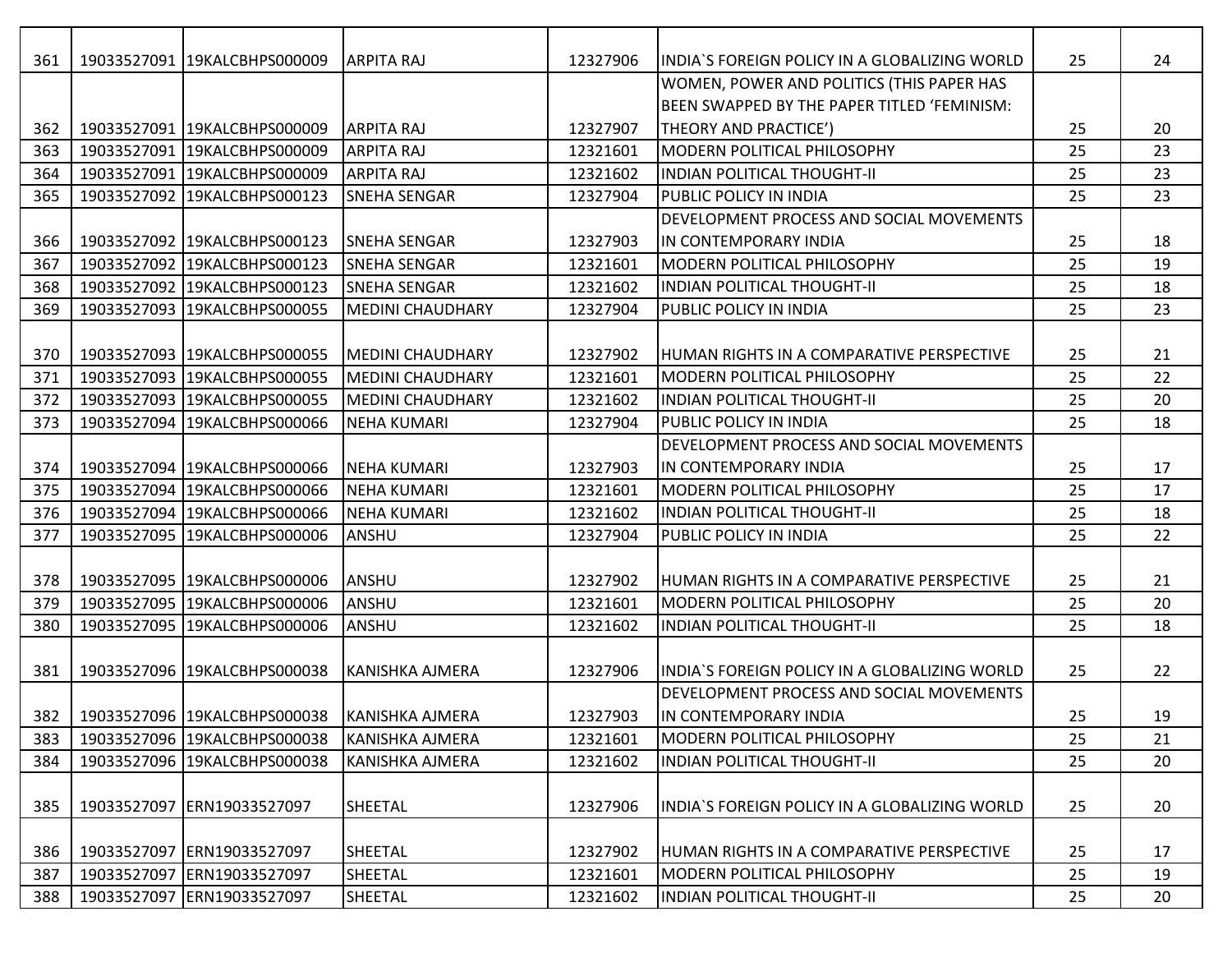| 389 | 19033527099 19KALCBHPS000070 | <b>NIKITA</b>         | 12327906 | INDIA'S FOREIGN POLICY IN A GLOBALIZING WORLD | 25 | 22 |
|-----|------------------------------|-----------------------|----------|-----------------------------------------------|----|----|
|     |                              |                       |          | WOMEN, POWER AND POLITICS (THIS PAPER HAS     |    |    |
|     |                              |                       |          | BEEN SWAPPED BY THE PAPER TITLED 'FEMINISM:   |    |    |
| 390 | 19033527099 19KALCBHPS000070 | <b>NIKITA</b>         | 12327907 | THEORY AND PRACTICE')                         | 25 | 21 |
| 391 | 19033527099 19KALCBHPS000070 | <b>NIKITA</b>         | 12321601 | MODERN POLITICAL PHILOSOPHY                   | 25 | 22 |
| 392 | 19033527099 19KALCBHPS000070 | <b>NIKITA</b>         | 12321602 | INDIAN POLITICAL THOUGHT-II                   | 25 | 19 |
|     |                              |                       |          |                                               |    |    |
| 393 | 19033527100 19KALCBHPS000093 | RITU                  | 12327906 | INDIA'S FOREIGN POLICY IN A GLOBALIZING WORLD | 25 | 22 |
|     |                              |                       |          | WOMEN, POWER AND POLITICS (THIS PAPER HAS     |    |    |
|     |                              |                       |          | BEEN SWAPPED BY THE PAPER TITLED 'FEMINISM:   |    |    |
| 394 | 19033527100 19KALCBHPS000093 | RITU                  | 12327907 | THEORY AND PRACTICE')                         | 25 | 20 |
| 395 | 19033527100 19KALCBHPS000093 | <b>RITU</b>           | 12321601 | MODERN POLITICAL PHILOSOPHY                   | 25 | 22 |
| 396 | 19033527100 19KALCBHPS000093 | <b>RITU</b>           | 12321602 | <b>INDIAN POLITICAL THOUGHT-II</b>            | 25 | 0  |
| 397 | 19033527101 19KALCBHPS000081 | PRIYAL KANSWAL        | 12327904 | <b>PUBLIC POLICY IN INDIA</b>                 | 25 | 19 |
|     |                              |                       |          | DEVELOPMENT PROCESS AND SOCIAL MOVEMENTS      |    |    |
| 398 | 19033527101 19KALCBHPS000081 | <b>PRIYAL KANSWAL</b> | 12327903 | IN CONTEMPORARY INDIA                         | 25 | 19 |
| 399 | 19033527101 19KALCBHPS000081 | PRIYAL KANSWAL        | 12321601 | MODERN POLITICAL PHILOSOPHY                   | 25 | 20 |
| 400 | 19033527101 19KALCBHPS000081 | <b>PRIYAL KANSWAL</b> | 12321602 | IINDIAN POLITICAL THOUGHT-II                  | 25 | 17 |
| 401 | 19033527102 19KALCBHPS000086 | RADHA AWANA           | 12327904 | <b>PUBLIC POLICY IN INDIA</b>                 | 25 | 20 |
|     |                              |                       |          | DEVELOPMENT PROCESS AND SOCIAL MOVEMENTS      |    |    |
| 402 | 19033527102 19KALCBHPS000086 | RADHA AWANA           | 12327903 | IN CONTEMPORARY INDIA                         | 25 | 19 |
| 403 | 19033527102 19KALCBHPS000086 | RADHA AWANA           | 12321601 | MODERN POLITICAL PHILOSOPHY                   | 25 | 20 |
| 404 | 19033527102 19KALCBHPS000086 | RADHA AWANA           | 12321602 | INDIAN POLITICAL THOUGHT-II                   | 25 | 19 |
| 405 | 19033527103 19KALCBHPS000142 | <b>VINSHIKA SINGH</b> | 12327904 | <b>PUBLIC POLICY IN INDIA</b>                 | 25 | 19 |
|     |                              |                       |          | DEVELOPMENT PROCESS AND SOCIAL MOVEMENTS      |    |    |
| 406 | 19033527103 19KALCBHPS000142 | <b>VINSHIKA SINGH</b> | 12327903 | IN CONTEMPORARY INDIA                         | 25 | 19 |
| 407 | 19033527103 19KALCBHPS000142 | <b>VINSHIKA SINGH</b> | 12321601 | <b>MODERN POLITICAL PHILOSOPHY</b>            | 25 | 19 |
| 408 | 19033527103 19KALCBHPS000142 | <b>VINSHIKA SINGH</b> | 12321602 | <b>INDIAN POLITICAL THOUGHT-II</b>            | 25 | 18 |
| 409 | 19033527104 19KALCBHPS000040 | <b>KEERTI DUBEY</b>   | 12327904 | PUBLIC POLICY IN INDIA                        | 25 | 20 |
|     |                              |                       |          | DEVELOPMENT PROCESS AND SOCIAL MOVEMENTS      |    |    |
| 410 | 19033527104 19KALCBHPS000040 | <b>KEERTI DUBEY</b>   | 12327903 | IIN CONTEMPORARY INDIA                        | 25 | 20 |
| 411 | 19033527104 19KALCBHPS000040 | <b>KEERTI DUBEY</b>   | 12321601 | <b>MODERN POLITICAL PHILOSOPHY</b>            | 25 | 20 |
| 412 | 19033527104 19KALCBHPS000040 | <b>KEERTI DUBEY</b>   | 12321602 | INDIAN POLITICAL THOUGHT-II                   | 25 | 17 |
| 413 | 19033527105 19KALCBHPS000030 | <b>HARSHITA SINGH</b> | 12327904 | <b>PUBLIC POLICY IN INDIA</b>                 | 25 | 19 |
|     |                              |                       |          | DEVELOPMENT PROCESS AND SOCIAL MOVEMENTS      |    |    |
| 414 | 19033527105 19KALCBHPS000030 | HARSHITA SINGH        | 12327903 | IIN CONTEMPORARY INDIA                        | 25 | 19 |
| 415 | 19033527105 19KALCBHPS000030 | <b>HARSHITA SINGH</b> | 12321601 | <b>IMODERN POLITICAL PHILOSOPHY</b>           | 25 | 20 |
| 416 | 19033527105 19KALCBHPS000030 | <b>HARSHITA SINGH</b> | 12321602 | <b>INDIAN POLITICAL THOUGHT-II</b>            | 25 | 18 |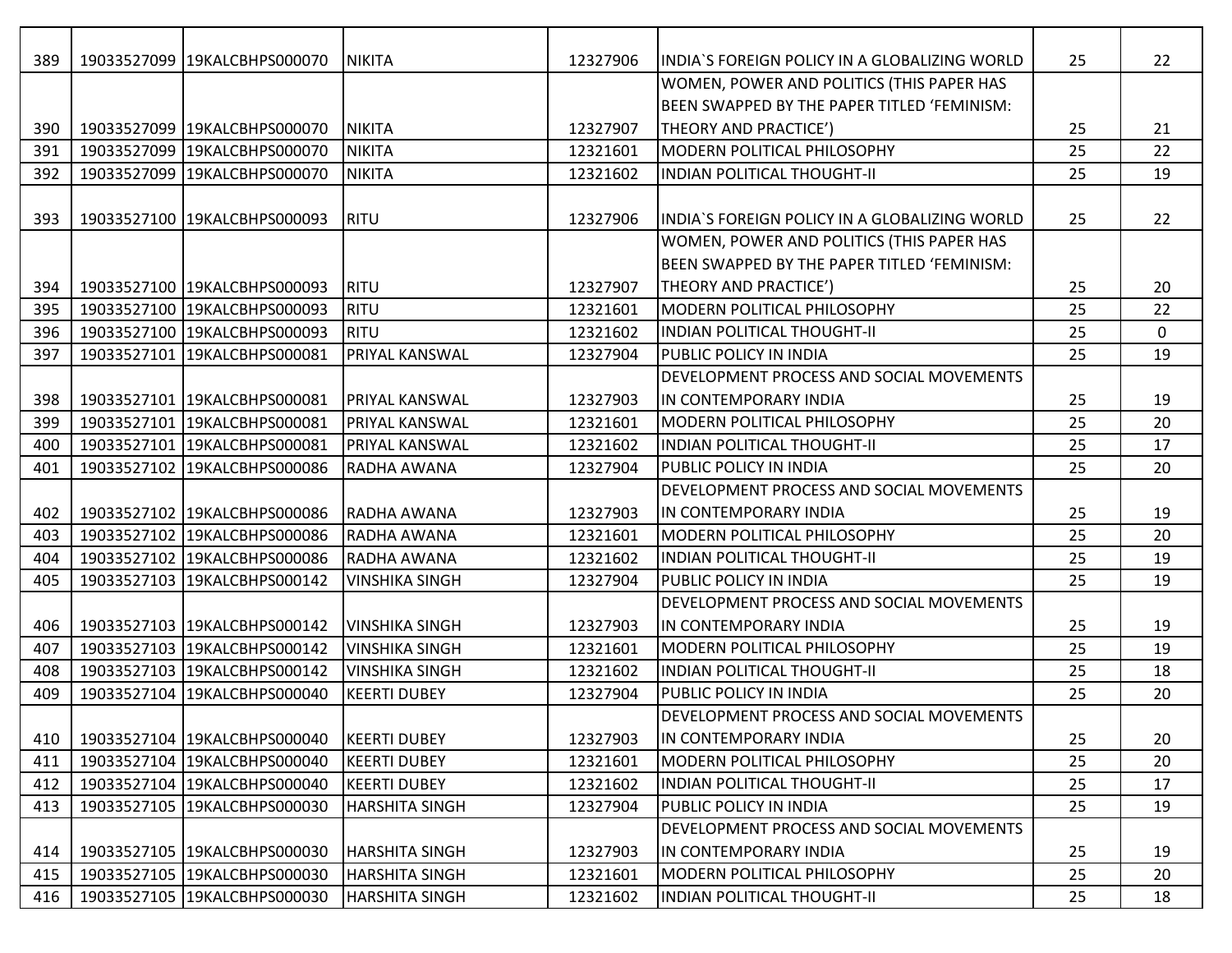| 417 | 19033527106 19KALCBHPS000139 | VASHUNDHRA SINGH        | 12327906 | IINDIA`S FOREIGN POLICY IN A GLOBALIZING WORLD | 25 | 21 |
|-----|------------------------------|-------------------------|----------|------------------------------------------------|----|----|
| 418 | 19033527106 19KALCBHPS000139 | <b>VASHUNDHRA SINGH</b> | 12327904 | <b>PUBLIC POLICY IN INDIA</b>                  | 25 | 21 |
| 419 | 19033527106 19KALCBHPS000139 | <b>VASHUNDHRA SINGH</b> | 12321601 | <b>IMODERN POLITICAL PHILOSOPHY</b>            | 25 | 23 |
| 420 | 19033527106 19KALCBHPS000139 | <b>VASHUNDHRA SINGH</b> | 12321602 | <b>INDIAN POLITICAL THOUGHT-II</b>             | 25 | 18 |
| 421 | 19033527107 19KALCBHPS000110 | <b>SHEILA KUMARI</b>    | 12327904 | PUBLIC POLICY IN INDIA                         | 25 | 20 |
|     |                              |                         |          | DEVELOPMENT PROCESS AND SOCIAL MOVEMENTS       |    |    |
| 422 | 19033527107 19KALCBHPS000110 | <b>SHEILA KUMARI</b>    | 12327903 | IN CONTEMPORARY INDIA                          | 25 | 17 |
| 423 | 19033527107 19KALCBHPS000110 | <b>SHEILA KUMARI</b>    | 12321601 | <b>IMODERN POLITICAL PHILOSOPHY</b>            | 25 | 19 |
| 424 | 19033527107 19KALCBHPS000110 | <b>SHEILA KUMARI</b>    | 12321602 | <b>INDIAN POLITICAL THOUGHT-II</b>             | 25 | 18 |
| 425 | 19033527108 19KALCBHPS000135 | <b>UTKRIST</b>          | 12327904 | <b>PUBLIC POLICY IN INDIA</b>                  | 25 | 19 |
|     |                              |                         |          | DEVELOPMENT PROCESS AND SOCIAL MOVEMENTS       |    |    |
| 426 | 19033527108 19KALCBHPS000135 | <b>UTKRIST</b>          | 12327903 | IN CONTEMPORARY INDIA                          | 25 | 10 |
| 427 | 19033527108 19KALCBHPS000135 | <b>UTKRIST</b>          | 12321601 | MODERN POLITICAL PHILOSOPHY                    | 25 | 11 |
| 428 | 19033527108 19KALCBHPS000135 | <b>UTKRIST</b>          | 12321602 | <b>INDIAN POLITICAL THOUGHT-II</b>             | 25 | 10 |
|     |                              |                         |          |                                                |    |    |
| 429 | 19033527109 19KALCBHPS000077 | <b>PRERNA</b>           | 12327906 | INDIA'S FOREIGN POLICY IN A GLOBALIZING WORLD  | 25 | 23 |
|     |                              |                         |          | WOMEN, POWER AND POLITICS (THIS PAPER HAS      |    |    |
|     |                              |                         |          | BEEN SWAPPED BY THE PAPER TITLED 'FEMINISM:    |    |    |
| 430 | 19033527109 19KALCBHPS000077 | PRERNA                  | 12327907 | THEORY AND PRACTICE')                          | 25 | 21 |
| 431 | 19033527109 19KALCBHPS000077 | <b>PRERNA</b>           | 12321601 | MODERN POLITICAL PHILOSOPHY                    | 25 | 22 |
| 432 | 19033527109 19KALCBHPS000077 | <b>PRERNA</b>           | 12321602 | <b>INDIAN POLITICAL THOUGHT-II</b>             | 25 | 20 |
| 433 | 19033527110 ERN19033527110   | <b>ASHI YADAV</b>       | 12327904 | <b>PUBLIC POLICY IN INDIA</b>                  | 25 | 22 |
|     |                              |                         |          | DEVELOPMENT PROCESS AND SOCIAL MOVEMENTS       |    |    |
| 434 | 19033527110 ERN19033527110   | <b>ASHI YADAV</b>       | 12327903 | IN CONTEMPORARY INDIA                          | 25 | 17 |
| 435 | 19033527110 ERN19033527110   | <b>ASHI YADAV</b>       | 12321601 | MODERN POLITICAL PHILOSOPHY                    | 25 | 21 |
| 436 | 19033527110 ERN19033527110   | <b>ASHI YADAV</b>       | 12321602 | <b>INDIAN POLITICAL THOUGHT-II</b>             | 25 | 18 |
|     |                              |                         |          |                                                |    |    |
| 437 | 19033527111 19KALCBHPS000145 | YOGITA JASORIYA         | 12327906 | INDIA`S FOREIGN POLICY IN A GLOBALIZING WORLD  | 25 | 22 |
|     |                              |                         |          | WOMEN, POWER AND POLITICS (THIS PAPER HAS      |    |    |
|     |                              |                         |          | BEEN SWAPPED BY THE PAPER TITLED 'FEMINISM:    |    |    |
| 438 | 19033527111 19KALCBHPS000145 | YOGITA JASORIYA         | 12327907 | THEORY AND PRACTICE')                          | 25 | 22 |
| 439 | 19033527111 19KALCBHPS000145 | YOGITA JASORIYA         | 12321601 | MODERN POLITICAL PHILOSOPHY                    | 25 | 22 |
| 440 | 19033527111 19KALCBHPS000145 | YOGITA JASORIYA         | 12321602 | <b>INDIAN POLITICAL THOUGHT-II</b>             | 25 | 21 |
|     |                              |                         |          |                                                |    |    |
| 441 | 19033527112 19KALCBHPS000062 | NAVYA VIJAYAN K         | 12327906 | INDIA`S FOREIGN POLICY IN A GLOBALIZING WORLD  | 25 | 21 |
|     |                              |                         |          | DEVELOPMENT PROCESS AND SOCIAL MOVEMENTS       |    |    |
| 442 | 19033527112 19KALCBHPS000062 | NAVYA VIJAYAN K         | 12327903 | IN CONTEMPORARY INDIA                          | 25 | 19 |
| 443 | 19033527112 19KALCBHPS000062 | NAVYA VIJAYAN K         | 12321601 | MODERN POLITICAL PHILOSOPHY                    | 25 | 21 |
| 444 | 19033527112 19KALCBHPS000062 | NAVYA VIJAYAN K         | 12321602 | <b>INDIAN POLITICAL THOUGHT-II</b>             | 25 | 18 |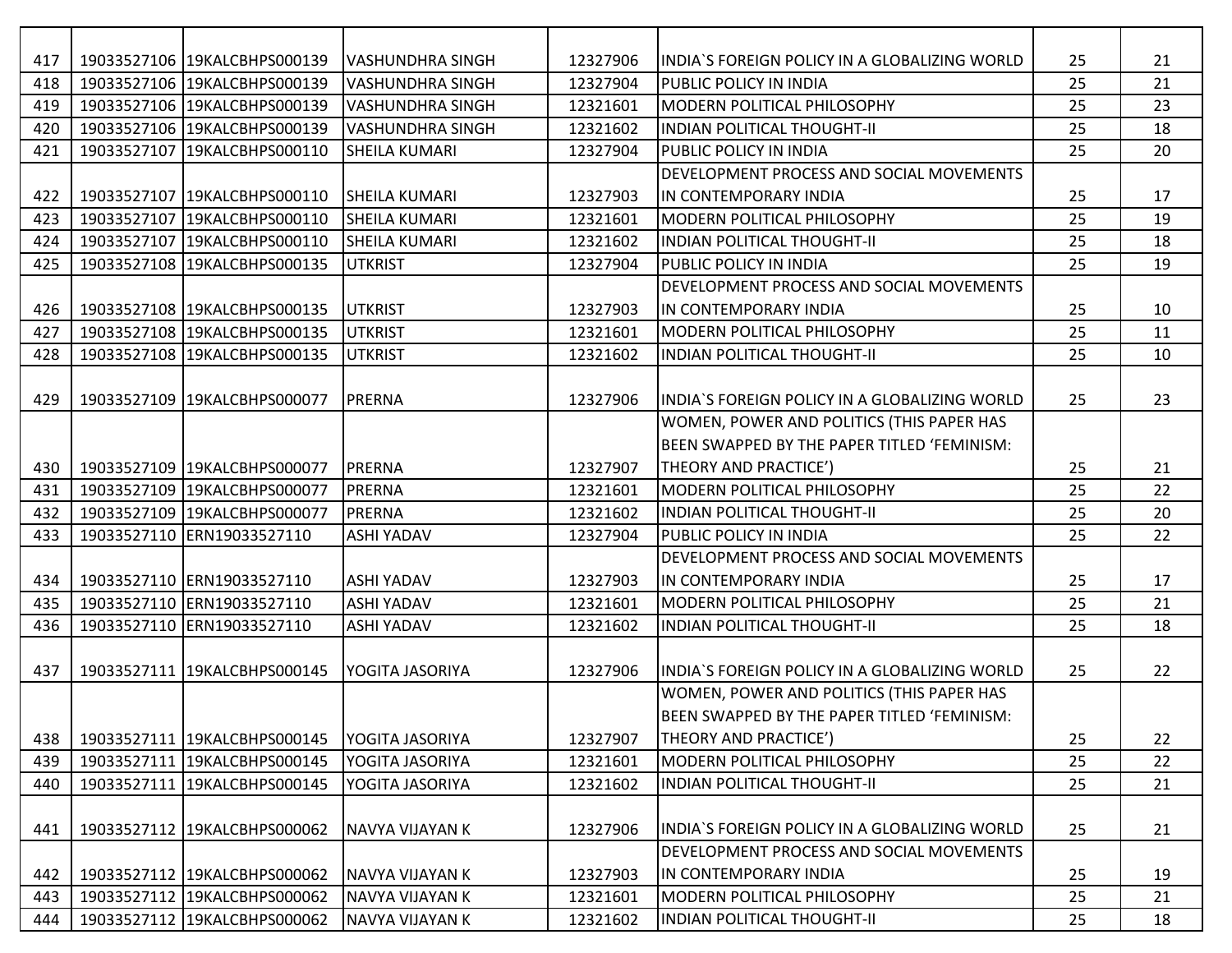| 445 | 19033527113 ERN19033527113   | <b>REENA KUMARI</b>  | 12327904 | <b>PUBLIC POLICY IN INDIA</b>                  | 25 | 20 |
|-----|------------------------------|----------------------|----------|------------------------------------------------|----|----|
|     |                              |                      |          | DEVELOPMENT PROCESS AND SOCIAL MOVEMENTS       |    |    |
| 446 | 19033527113 ERN19033527113   | <b>REENA KUMARI</b>  | 12327903 | IN CONTEMPORARY INDIA                          | 25 | 18 |
| 447 | 19033527113 ERN19033527113   | <b>REENA KUMARI</b>  | 12321601 | MODERN POLITICAL PHILOSOPHY                    | 25 | 18 |
| 448 | 19033527113 ERN19033527113   | <b>REENA KUMARI</b>  | 12321602 | <b>INDIAN POLITICAL THOUGHT-II</b>             | 25 | 18 |
|     |                              |                      |          |                                                |    |    |
| 449 | 19033527114 19KALCBHPS000117 | <b>SHRUTI SINGH</b>  | 12327906 | IINDIA`S FOREIGN POLICY IN A GLOBALIZING WORLD | 25 | 20 |
|     |                              |                      |          | DEVELOPMENT PROCESS AND SOCIAL MOVEMENTS       |    |    |
| 450 | 19033527114 19KALCBHPS000117 | <b>SHRUTI SINGH</b>  | 12327903 | IIN CONTEMPORARY INDIA                         | 25 | 17 |
| 451 | 19033527114 19KALCBHPS000117 | <b>SHRUTI SINGH</b>  | 12321601 | MODERN POLITICAL PHILOSOPHY                    | 25 | 20 |
| 452 | 19033527114 19KALCBHPS000117 | <b>SHRUTI SINGH</b>  | 12321602 | INDIAN POLITICAL THOUGHT-II                    | 25 | 18 |
|     |                              |                      |          |                                                |    |    |
| 453 | 19033527115 19KALCBHPS000129 | <b>TANISHA</b>       | 12327906 | INDIA`S FOREIGN POLICY IN A GLOBALIZING WORLD  | 25 | 22 |
|     |                              |                      |          | WOMEN, POWER AND POLITICS (THIS PAPER HAS      |    |    |
|     |                              |                      |          | BEEN SWAPPED BY THE PAPER TITLED 'FEMINISM:    |    |    |
| 454 | 19033527115 19KALCBHPS000129 | <b>TANISHA</b>       | 12327907 | <b>THEORY AND PRACTICE')</b>                   | 25 | 20 |
| 455 | 19033527115 19KALCBHPS000129 | <b>TANISHA</b>       | 12321601 | <b>MODERN POLITICAL PHILOSOPHY</b>             | 25 | 21 |
| 456 | 19033527115 19KALCBHPS000129 | <b>TANISHA</b>       | 12321602 | <b>INDIAN POLITICAL THOUGHT-II</b>             | 25 | 19 |
| 457 | 19033527116 19KALCBHPS000008 | <b>APURVA MALIK</b>  | 12327904 | <b>PUBLIC POLICY IN INDIA</b>                  | 25 | 21 |
|     |                              |                      |          | DEVELOPMENT PROCESS AND SOCIAL MOVEMENTS       |    |    |
| 458 | 19033527116 19KALCBHPS000008 | <b>APURVA MALIK</b>  | 12327903 | IIN CONTEMPORARY INDIA                         | 25 | 18 |
| 459 | 19033527116 19KALCBHPS000008 | <b>APURVA MALIK</b>  | 12321601 | <b>IMODERN POLITICAL PHILOSOPHY</b>            | 25 | 21 |
| 460 | 19033527116 19KALCBHPS000008 | <b>APURVA MALIK</b>  | 12321602 | <b>INDIAN POLITICAL THOUGHT-II</b>             | 25 | 19 |
| 461 | 19033527117 19KALCBHPS000069 | <b>NIKITA</b>        | 12327904 | <b>PUBLIC POLICY IN INDIA</b>                  | 25 | 21 |
|     |                              |                      |          | DEVELOPMENT PROCESS AND SOCIAL MOVEMENTS       |    |    |
| 462 | 19033527117 19KALCBHPS000069 | <b>NIKITA</b>        | 12327903 | IN CONTEMPORARY INDIA                          | 25 | 18 |
| 463 | 19033527117 19KALCBHPS000069 | <b>NIKITA</b>        | 12321601 | MODERN POLITICAL PHILOSOPHY                    | 25 | 20 |
| 464 | 19033527117 19KALCBHPS000069 | <b>NIKITA</b>        | 12321602 | <b>INDIAN POLITICAL THOUGHT-II</b>             | 25 | 19 |
|     |                              |                      |          |                                                |    |    |
| 465 | 19033527118 19KALCBHPS000112 | <b>SHIKSHA YADAV</b> | 12327906 | IINDIA`S FOREIGN POLICY IN A GLOBALIZING WORLD | 25 | 22 |
|     |                              |                      |          | WOMEN, POWER AND POLITICS (THIS PAPER HAS      |    |    |
|     |                              |                      |          | BEEN SWAPPED BY THE PAPER TITLED 'FEMINISM:    |    |    |
| 466 | 19033527118 19KALCBHPS000112 | <b>SHIKSHA YADAV</b> | 12327907 | <b>THEORY AND PRACTICE')</b>                   | 25 | 21 |
| 467 | 19033527118 19KALCBHPS000112 | <b>SHIKSHA YADAV</b> | 12321601 | MODERN POLITICAL PHILOSOPHY                    | 25 | 21 |
| 468 | 19033527118 19KALCBHPS000112 | <b>SHIKSHA YADAV</b> | 12321602 | INDIAN POLITICAL THOUGHT-II                    | 25 | 20 |
|     |                              |                      |          |                                                |    |    |
| 469 | 19033527119 19KALCBHPS000051 | <b>MANPREET</b>      | 12327906 | INDIA'S FOREIGN POLICY IN A GLOBALIZING WORLD  | 25 | 22 |
|     |                              |                      |          |                                                |    |    |
| 470 | 19033527119 19KALCBHPS000051 | <b>MANPREET</b>      | 12327902 | HUMAN RIGHTS IN A COMPARATIVE PERSPECTIVE      | 25 | 20 |
| 471 | 19033527119 19KALCBHPS000051 | <b>MANPREET</b>      | 12321601 | <b>MODERN POLITICAL PHILOSOPHY</b>             | 25 | 21 |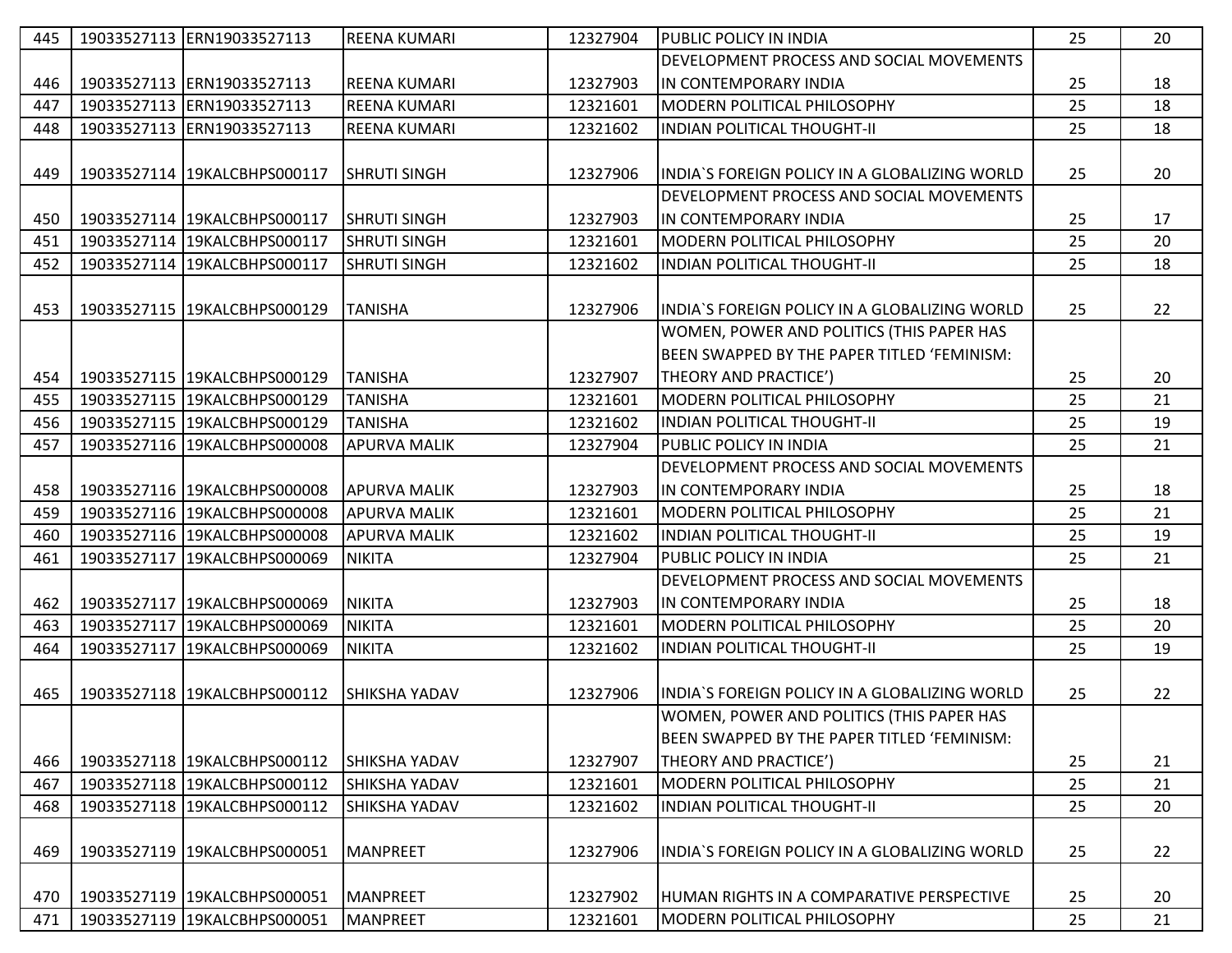| 472 | 19033527119 19KALCBHPS000051 | <b>MANPREET</b>            | 12321602 | INDIAN POLITICAL THOUGHT-II                    | 25 | 20 |
|-----|------------------------------|----------------------------|----------|------------------------------------------------|----|----|
| 473 | 19033527120 19KALCBHPS000100 | <b>SAKSHI GUPTA</b>        | 12327904 | <b>PUBLIC POLICY IN INDIA</b>                  | 25 | 20 |
|     |                              |                            |          | DEVELOPMENT PROCESS AND SOCIAL MOVEMENTS       |    |    |
| 474 | 19033527120 19KALCBHPS000100 | <b>SAKSHI GUPTA</b>        | 12327903 | IIN CONTEMPORARY INDIA                         | 25 | 19 |
| 475 | 19033527120 19KALCBHPS000100 | <b>SAKSHI GUPTA</b>        | 12321601 | <b>MODERN POLITICAL PHILOSOPHY</b>             | 25 | 21 |
| 476 | 19033527120 19KALCBHPS000100 | <b>SAKSHI GUPTA</b>        | 12321602 | <b>INDIAN POLITICAL THOUGHT-II</b>             | 25 | 19 |
|     |                              |                            |          |                                                |    |    |
| 477 | 19033527121 19KALCBHPS000132 | DAMARLA TEJASREE           | 12327906 | INDIA`S FOREIGN POLICY IN A GLOBALIZING WORLD  | 25 | 21 |
|     |                              |                            |          | DEVELOPMENT PROCESS AND SOCIAL MOVEMENTS       |    |    |
| 478 | 19033527121 19KALCBHPS000132 | <b>DAMARLA TEJASREE</b>    | 12327903 | IN CONTEMPORARY INDIA                          | 25 | 18 |
| 479 | 19033527121 19KALCBHPS000132 | DAMARLA TEJASREE           | 12321601 | MODERN POLITICAL PHILOSOPHY                    | 25 | 20 |
| 480 | 19033527121 19KALCBHPS000132 | <b>DAMARLA TEJASREE</b>    | 12321602 | <b>INDIAN POLITICAL THOUGHT-II</b>             | 25 | 19 |
| 481 | 19033527122 19KALCBHPS000116 | <b>SHRUTI JAIN</b>         | 12327904 | PUBLIC POLICY IN INDIA                         | 25 | 21 |
|     |                              |                            |          | DEVELOPMENT PROCESS AND SOCIAL MOVEMENTS       |    |    |
| 482 | 19033527122 19KALCBHPS000116 | <b>SHRUTI JAIN</b>         | 12327903 | IN CONTEMPORARY INDIA                          | 25 | 18 |
| 483 | 19033527122 19KALCBHPS000116 | <b>SHRUTI JAIN</b>         | 12321601 | IMODERN POLITICAL PHILOSOPHY                   | 25 | 20 |
| 484 | 19033527122 19KALCBHPS000116 | <b>SHRUTI JAIN</b>         | 12321602 | <b>INDIAN POLITICAL THOUGHT-II</b>             | 25 | 18 |
|     |                              |                            |          |                                                |    |    |
| 485 | 19033527123 19KALCBHPS000118 | <b>SHUBHI RAO</b>          | 12327906 | INDIA'S FOREIGN POLICY IN A GLOBALIZING WORLD  | 25 | 21 |
|     |                              |                            |          | DEVELOPMENT PROCESS AND SOCIAL MOVEMENTS       |    |    |
| 486 | 19033527123 19KALCBHPS000118 | <b>SHUBHI RAO</b>          | 12327903 | IIN CONTEMPORARY INDIA                         | 25 | 20 |
| 487 | 19033527123 19KALCBHPS000118 | <b>SHUBHI RAO</b>          | 12321601 | MODERN POLITICAL PHILOSOPHY                    | 25 | 20 |
| 488 | 19033527123 19KALCBHPS000118 | <b>SHUBHI RAO</b>          | 12321602 | <b>INDIAN POLITICAL THOUGHT-II</b>             | 25 | 18 |
|     |                              |                            |          |                                                |    |    |
| 489 | 19033527124 19KALCBHPS000033 | <b>JUHI</b>                | 12327906 | IINDIA`S FOREIGN POLICY IN A GLOBALIZING WORLD | 25 | 21 |
|     |                              |                            |          | WOMEN, POWER AND POLITICS (THIS PAPER HAS      |    |    |
|     |                              |                            |          | BEEN SWAPPED BY THE PAPER TITLED 'FEMINISM:    |    |    |
| 490 | 19033527124 19KALCBHPS000033 | <b>JUHI</b>                | 12327907 | <b>THEORY AND PRACTICE')</b>                   | 25 | 22 |
| 491 | 19033527124 19KALCBHPS000033 | <b>JUHI</b>                | 12321601 | MODERN POLITICAL PHILOSOPHY                    | 25 | 21 |
| 492 | 19033527124 19KALCBHPS000033 | <b>JUHI</b>                | 12321602 | <b>INDIAN POLITICAL THOUGHT-II</b>             | 25 | 19 |
| 493 | 19033527125 19KALCBHPS000043 | <b>KIRAN</b>               | 12327904 | <b>PUBLIC POLICY IN INDIA</b>                  | 25 | 21 |
|     |                              |                            |          | DEVELOPMENT PROCESS AND SOCIAL MOVEMENTS       |    |    |
| 494 | 19033527125 19KALCBHPS000043 | <b>KIRAN</b>               | 12327903 | IIN CONTEMPORARY INDIA                         | 25 | 19 |
| 495 | 19033527125 19KALCBHPS000043 | <b>KIRAN</b>               | 12321601 | IMODERN POLITICAL PHILOSOPHY                   | 25 | 20 |
| 496 | 19033527125 19KALCBHPS000043 | <b>KIRAN</b>               | 12321602 | <b>INDIAN POLITICAL THOUGHT-II</b>             | 25 | 18 |
| 497 | 19033527126 ERN19033527126   | <b>MANGTE RESIKA AIMOL</b> | 12327904 | PUBLIC POLICY IN INDIA                         | 25 | 20 |
|     |                              |                            |          | DEVELOPMENT PROCESS AND SOCIAL MOVEMENTS       |    |    |
| 498 | 19033527126 ERN19033527126   | <b>MANGTE RESIKA AIMOL</b> | 12327903 | IN CONTEMPORARY INDIA                          | 25 | 17 |
| 499 | 19033527126 ERN19033527126   | <b>MANGTE RESIKA AIMOL</b> | 12321601 | MODERN POLITICAL PHILOSOPHY                    | 25 | 20 |
| 500 | 19033527126 ERN19033527126   | <b>MANGTE RESIKA AIMOL</b> | 12321602 | <b>INDIAN POLITICAL THOUGHT-II</b>             | 25 | 17 |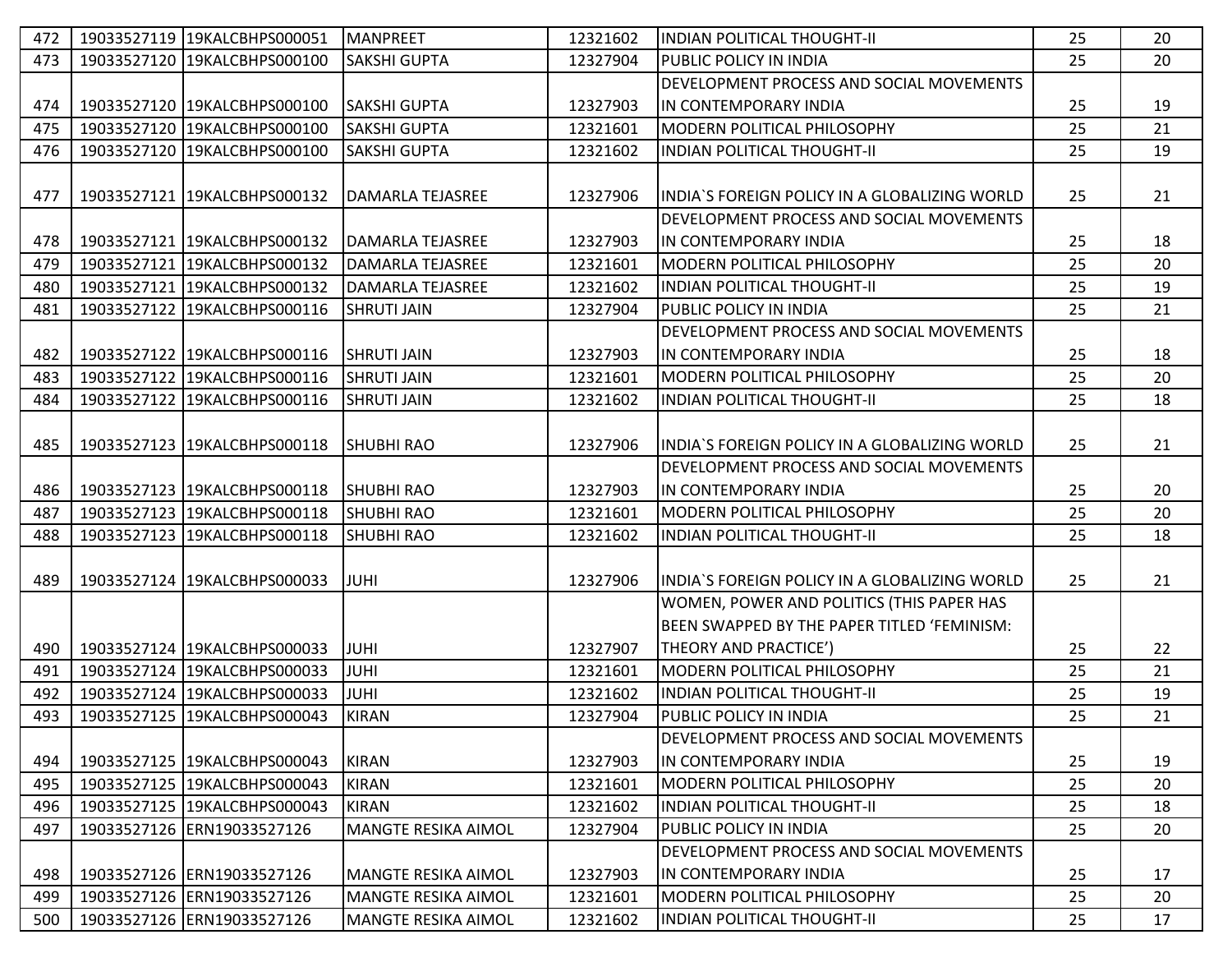| 501 | 19033527127 19KALCBHPS000024 | IEUNICE KONYAK        | 12327906 | IINDIA'S FOREIGN POLICY IN A GLOBALIZING WORLD                                           | 25 | 21 |
|-----|------------------------------|-----------------------|----------|------------------------------------------------------------------------------------------|----|----|
|     |                              |                       |          |                                                                                          |    |    |
| 502 | 19033527127 19KALCBHPS000024 | <b>EUNICE KONYAK</b>  | 12327902 | <b>IHUMAN RIGHTS IN A COMPARATIVE PERSPECTIVE</b>                                        | 25 | 20 |
| 503 | 19033527127 19KALCBHPS000024 | <b>EUNICE KONYAK</b>  | 12321601 | <b>IMODERN POLITICAL PHILOSOPHY</b>                                                      | 25 | 19 |
| 504 | 19033527127 19KALCBHPS000024 | <b>EUNICE KONYAK</b>  | 12321602 | <b>INDIAN POLITICAL THOUGHT-II</b>                                                       | 25 | 16 |
| 505 | 19033527130 19KALCBHPS000141 | VINMI AWUNGSHI        | 12327906 | INDIA'S FOREIGN POLICY IN A GLOBALIZING WORLD                                            | 25 | 20 |
| 506 | 19033527130 19KALCBHPS000141 | VINMI AWUNGSHI        | 12327902 | <b>IHUMAN RIGHTS IN A COMPARATIVE PERSPECTIVE</b>                                        | 25 | 19 |
| 507 | 19033527130 19KALCBHPS000141 | <b>VINMI AWUNGSHI</b> | 12321601 | <b>MODERN POLITICAL PHILOSOPHY</b>                                                       | 25 | 18 |
| 508 | 19033527130 19KALCBHPS000141 | <b>VINMI AWUNGSHI</b> | 12321602 | <b>INDIAN POLITICAL THOUGHT-II</b>                                                       | 25 | 17 |
| 509 | 19033527131 19KALCBHPS000128 | <b>SUMPI TONITHA</b>  | 12327906 | IINDIA'S FOREIGN POLICY IN A GLOBALIZING WORLD                                           | 25 | 20 |
| 510 | 19033527131 19KALCBHPS000128 | <b>SUMPI TONITHA</b>  | 12327902 | HUMAN RIGHTS IN A COMPARATIVE PERSPECTIVE                                                | 25 | 18 |
| 511 | 19033527131 19KALCBHPS000128 | <b>SUMPI TONITHA</b>  | 12321601 | <b>IMODERN POLITICAL PHILOSOPHY</b>                                                      | 25 | 18 |
| 512 | 19033527131 19KALCBHPS000128 | <b>SUMPI TONITHA</b>  | 12321602 | <b>INDIAN POLITICAL THOUGHT-II</b>                                                       | 25 | 18 |
| 513 | 19033527132 19KALCBHPS000134 | <b>UMA LIYAK</b>      | 12321601 | <b>MODERN POLITICAL PHILOSOPHY</b>                                                       | 25 | 18 |
|     |                              |                       |          | <b>IDEVELOPMENT PROCESS AND SOCIAL MOVEMENTS</b>                                         |    |    |
| 514 | 19033527132 19KALCBHPS000134 | <b>UMA LIYAK</b>      | 12327903 | <b>IIN CONTEMPORARY INDIA</b>                                                            | 25 | 16 |
| 515 | 19033527132 19KALCBHPS000134 | <b>UMA LIYAK</b>      | 12327904 | <b>PUBLIC POLICY IN INDIA</b>                                                            | 25 | 19 |
| 516 | 19033527132 19KALCBHPS000134 | <b>UMA LIYAK</b>      | 12321602 | <b>INDIAN POLITICAL THOUGHT-II</b>                                                       | 25 | 16 |
| 517 | 19033527133 19KALCBHPS000036 | <b>JYOTI</b>          | 12327906 | INDIA'S FOREIGN POLICY IN A GLOBALIZING WORLD                                            | 25 | 22 |
|     |                              |                       |          | WOMEN, POWER AND POLITICS (THIS PAPER HAS<br>BEEN SWAPPED BY THE PAPER TITLED 'FEMINISM: |    |    |
| 518 | 19033527133 19KALCBHPS000036 | <b>JYOTI</b>          | 12327907 | <b>THEORY AND PRACTICE')</b>                                                             | 25 | 21 |
| 519 | 19033527133 19KALCBHPS000036 | <b>JYOTI</b>          | 12321601 | MODERN POLITICAL PHILOSOPHY                                                              | 25 | 23 |
| 520 | 19033527133 19KALCBHPS000036 | <b>JYOTI</b>          | 12321602 | IINDIAN POLITICAL THOUGHT-II                                                             | 25 | 19 |
| 521 | 19033527134 19KALCBHPS000021 | <b>DOLLY YADAV</b>    | 12327906 | INDIA'S FOREIGN POLICY IN A GLOBALIZING WORLD                                            | 25 | 22 |
|     |                              |                       |          | WOMEN, POWER AND POLITICS (THIS PAPER HAS<br>BEEN SWAPPED BY THE PAPER TITLED 'FEMINISM: |    |    |
| 522 | 19033527134 19KALCBHPS000021 | <b>DOLLY YADAV</b>    | 12327907 | THEORY AND PRACTICE')                                                                    | 25 | 21 |
| 523 | 19033527134 19KALCBHPS000021 | <b>DOLLY YADAV</b>    | 12321601 | MODERN POLITICAL PHILOSOPHY                                                              | 25 | 22 |
| 524 | 19033527134 19KALCBHPS000021 | <b>DOLLY YADAV</b>    | 12321602 | <b>INDIAN POLITICAL THOUGHT-II</b>                                                       | 25 | 19 |
| 525 | 19033527135 ERN19033527135   | <b>KOMAL KUMARI</b>   | 12321601 | MODERN POLITICAL PHILOSOPHY                                                              | 25 | 18 |
| 526 | 19033527135 ERN19033527135   | <b>KOMAL KUMARI</b>   | 12321602 | <b>INDIAN POLITICAL THOUGHT-II</b>                                                       | 25 | 18 |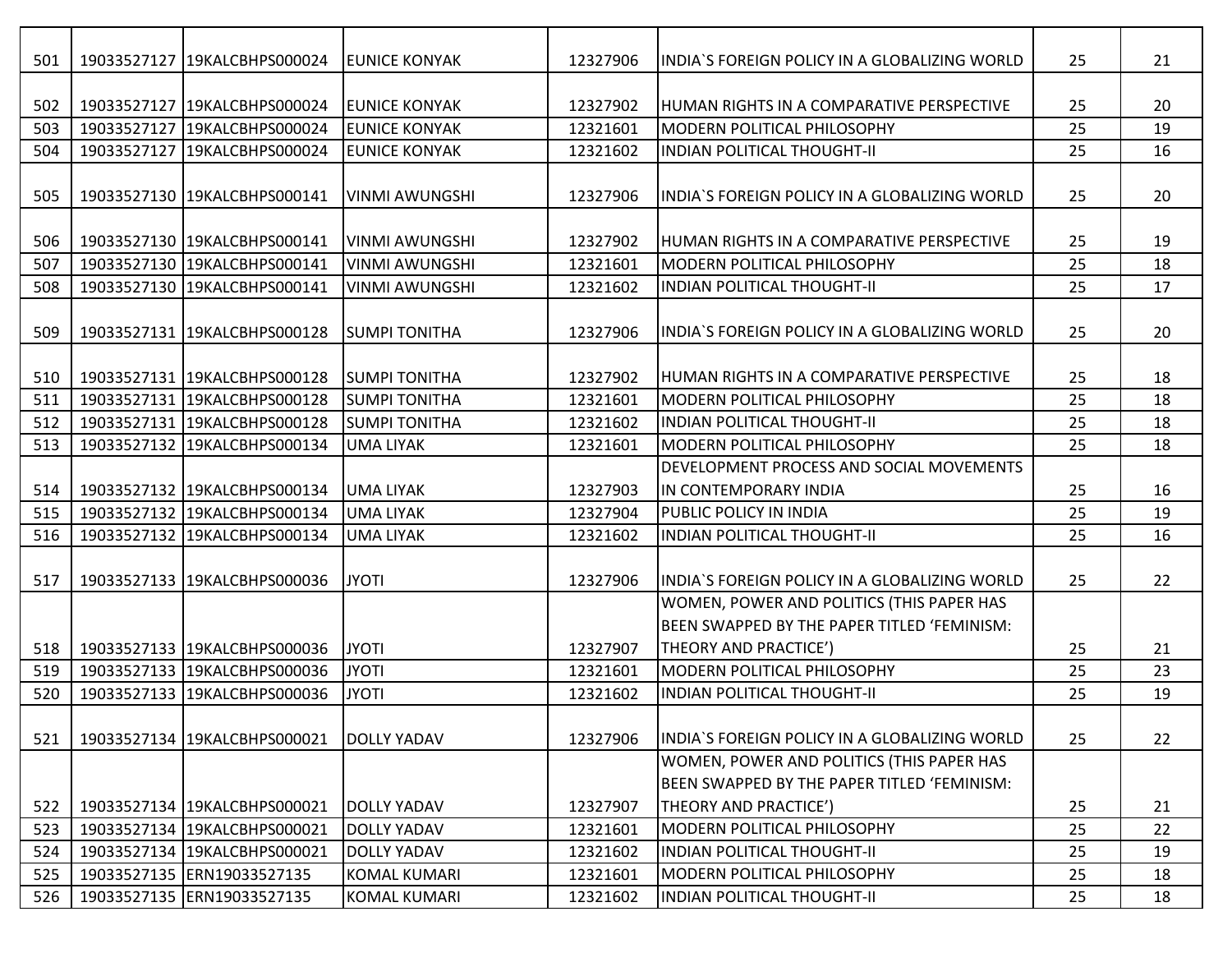| 527 | 19033527135 ERN19033527135   | <b>KOMAL KUMARI</b>  | 12327902 | HUMAN RIGHTS IN A COMPARATIVE PERSPECTIVE        | 25 | 17 |
|-----|------------------------------|----------------------|----------|--------------------------------------------------|----|----|
| 528 | 19033527135 ERN19033527135   | <b>KOMAL KUMARI</b>  | 12327906 | IINDIA'S FOREIGN POLICY IN A GLOBALIZING WORLD   | 25 | 22 |
| 529 | 19033527136 19KALCBHPS000067 | <b>NEHA UPADHYAY</b> | 12327906 | INDIA'S FOREIGN POLICY IN A GLOBALIZING WORLD    | 25 | 21 |
|     |                              |                      |          |                                                  |    |    |
| 530 | 19033527136 19KALCBHPS000067 | <b>NEHA UPADHYAY</b> | 12327902 | <b>HUMAN RIGHTS IN A COMPARATIVE PERSPECTIVE</b> | 25 | 16 |
| 531 | 19033527136 19KALCBHPS000067 | <b>NEHA UPADHYAY</b> | 12321601 | <b>IMODERN POLITICAL PHILOSOPHY</b>              | 25 | 20 |
| 532 | 19033527136 19KALCBHPS000067 | <b>NEHA UPADHYAY</b> | 12321602 | <b>INDIAN POLITICAL THOUGHT-II</b>               | 25 | 18 |
| 533 | 19033527137 19KALCBHPS000015 | <b>BABITA</b>        | 12327906 | INDIA'S FOREIGN POLICY IN A GLOBALIZING WORLD    | 25 | 23 |
|     |                              |                      |          | WOMEN, POWER AND POLITICS (THIS PAPER HAS        |    |    |
|     |                              |                      |          | BEEN SWAPPED BY THE PAPER TITLED 'FEMINISM:      |    |    |
| 534 | 19033527137 19KALCBHPS000015 | <b>BABITA</b>        | 12327907 | THEORY AND PRACTICE')                            | 25 | 21 |
| 535 | 19033527137 19KALCBHPS000015 | <b>BABITA</b>        | 12321601 | <b>IMODERN POLITICAL PHILOSOPHY</b>              | 25 | 22 |
| 536 | 19033527137 19KALCBHPS000015 | <b>BABITA</b>        | 12321602 | <b>INDIAN POLITICAL THOUGHT-II</b>               | 25 | 20 |
|     |                              |                      |          |                                                  |    |    |
| 537 | 19033527138 19KALCBHPS000010 | <b>ARSHI</b>         | 12327906 | INDIA'S FOREIGN POLICY IN A GLOBALIZING WORLD    | 25 | 21 |
|     |                              |                      |          | WOMEN, POWER AND POLITICS (THIS PAPER HAS        |    |    |
|     |                              |                      |          | BEEN SWAPPED BY THE PAPER TITLED 'FEMINISM:      |    |    |
| 538 | 19033527138 19KALCBHPS000010 | <b>ARSHI</b>         | 12327907 | THEORY AND PRACTICE')                            | 25 | 22 |
| 539 | 19033527138 19KALCBHPS000010 | <b>ARSHI</b>         | 12321601 | <b>MODERN POLITICAL PHILOSOPHY</b>               | 25 | 20 |
| 540 | 19033527138 19KALCBHPS000010 | ARSHI                | 12321602 | <b>INDIAN POLITICAL THOUGHT-II</b>               | 25 | 20 |
| 541 | 19033527139 19KALCBHPS000119 | SHWETA YADAV         | 12327904 | <b>PUBLIC POLICY IN INDIA</b>                    | 25 | 22 |
|     |                              |                      |          | <b>IDEVELOPMENT PROCESS AND SOCIAL MOVEMENTS</b> |    |    |
| 542 | 19033527139 19KALCBHPS000119 | <b>SHWETA YADAV</b>  | 12327903 | IN CONTEMPORARY INDIA                            | 25 | 19 |
| 543 | 19033527139 19KALCBHPS000119 | <b>SHWETA YADAV</b>  | 12321601 | <b>MODERN POLITICAL PHILOSOPHY</b>               | 25 | 21 |
| 544 | 19033527139 19KALCBHPS000119 | <b>SHWETA YADAV</b>  | 12321602 | IINDIAN POLITICAL THOUGHT-II                     | 25 | 19 |
| 545 | 19033527140 19KALCBHPS000065 | <b>NEHA BHATI</b>    | 12327904 | <b>PUBLIC POLICY IN INDIA</b>                    | 25 | 22 |
|     |                              |                      |          | <b>DEVELOPMENT PROCESS AND SOCIAL MOVEMENTS</b>  |    |    |
| 546 | 19033527140 19KALCBHPS000065 | <b>NEHA BHATI</b>    | 12327903 | IN CONTEMPORARY INDIA                            | 25 | 20 |
| 547 | 19033527140 19KALCBHPS000065 | <b>NEHA BHATI</b>    | 12321601 | <b>MODERN POLITICAL PHILOSOPHY</b>               | 25 | 19 |
| 548 | 19033527140 19KALCBHPS000065 | <b>NEHA BHATI</b>    | 12321602 | <b>INDIAN POLITICAL THOUGHT-II</b>               | 25 | 19 |
| 549 | 19033527141 19KALCBHPS000032 | <b>JHANVI OMNA</b>   | 12327904 | <b>PUBLIC POLICY IN INDIA</b>                    | 25 | 20 |
|     |                              |                      |          | DEVELOPMENT PROCESS AND SOCIAL MOVEMENTS         |    |    |
| 550 | 19033527141 19KALCBHPS000032 | <b>JHANVI OMNA</b>   | 12327903 | IN CONTEMPORARY INDIA                            | 25 | 19 |
| 551 | 19033527141 19KALCBHPS000032 | <b>JHANVI OMNA</b>   | 12321601 | <b>MODERN POLITICAL PHILOSOPHY</b>               | 25 | 20 |
| 552 | 19033527141 19KALCBHPS000032 | <b>JHANVI OMNA</b>   | 12321602 | <b>INDIAN POLITICAL THOUGHT-II</b>               | 25 | 18 |